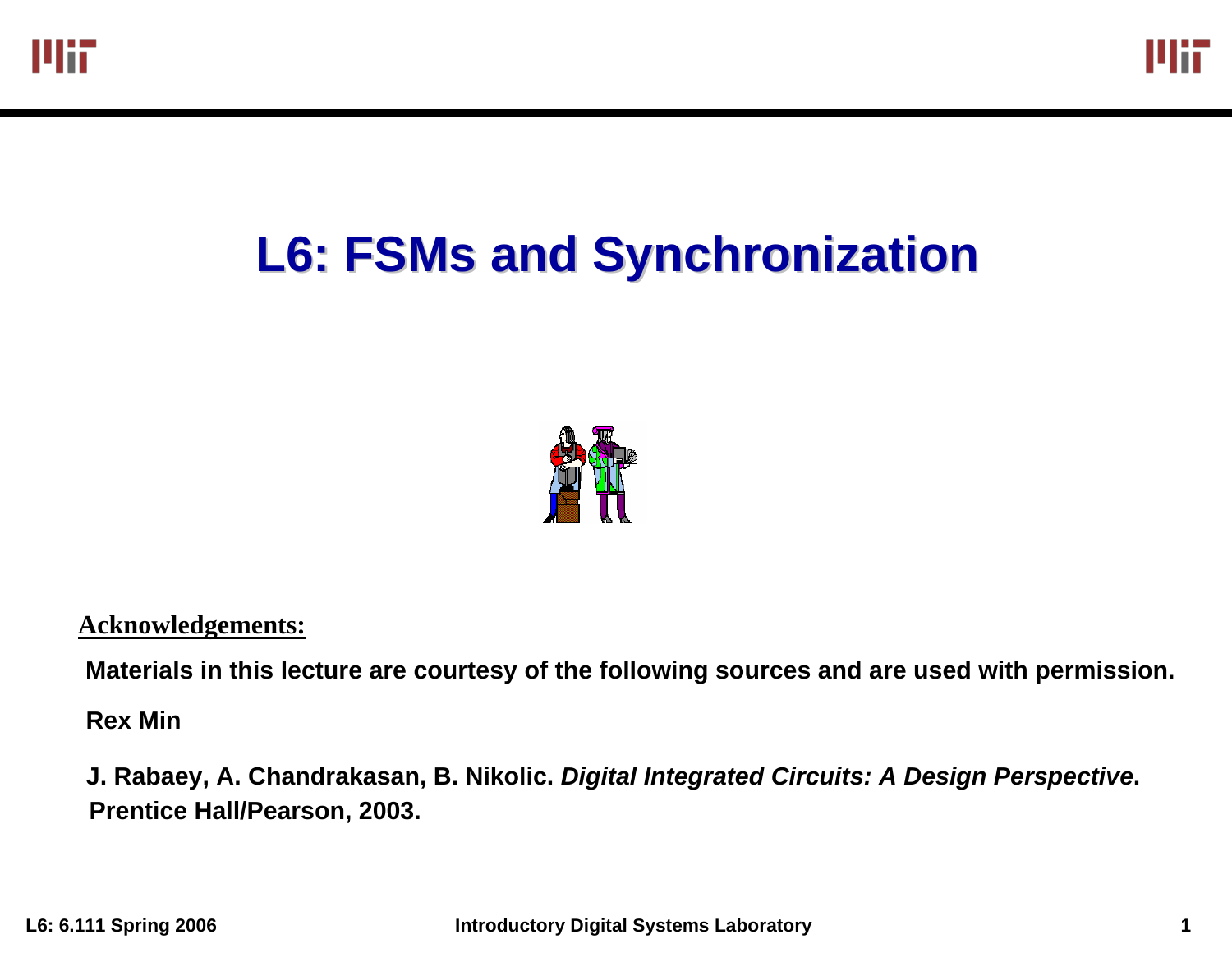#### **Asynchronous Inputs in Sequential Systems Asynchronous Inputs in Sequential Systems** Wif

### **What about external signals?**



*Can't guarantee setup and hold times will be met!*

### **When an asynchronous signal causes a setup/hold violation...**



Courtesy of Nathan Ickes. Used with permission.

#### **L6: 6.111 Spring 2006 Introductory Digital Systems Laboratory 2**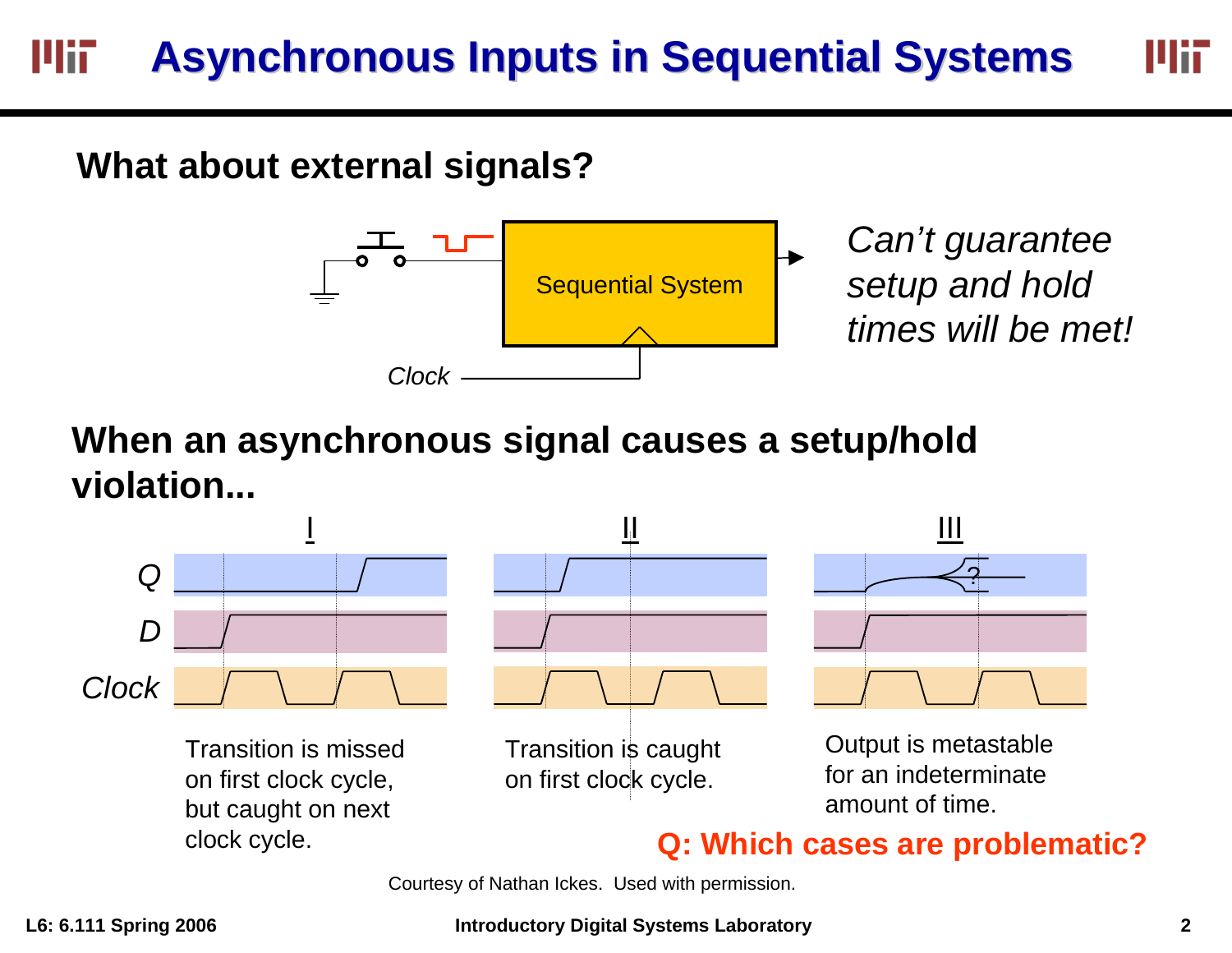**All of them can be, if more than one happens simultaneously within the same circuit.**

*Idea: ensure that external signals directly feed exactly one flip-flop*





# **This prevents the possibility of I and II occurring in different places in**

**the circuit, but what about metastability?**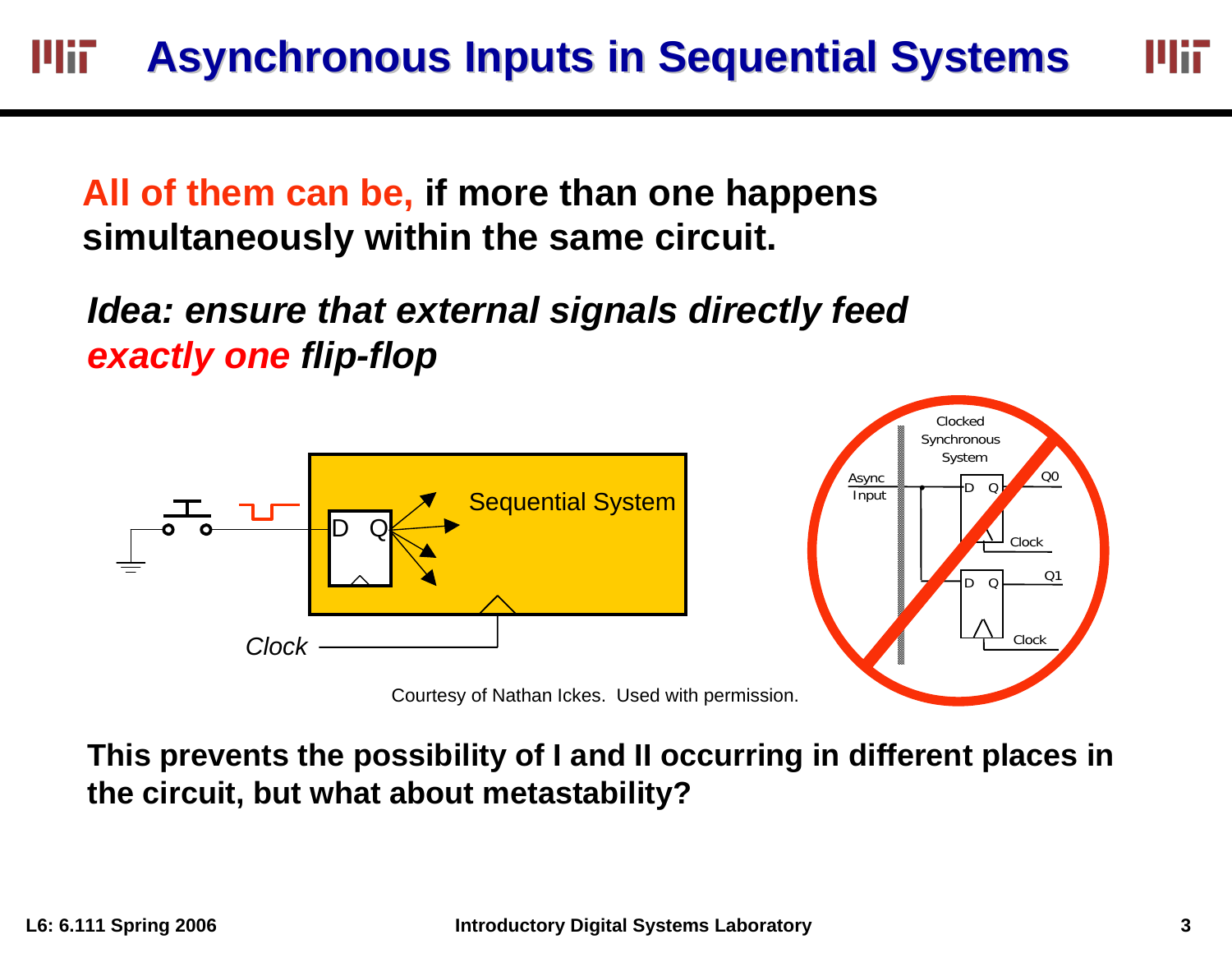

- П **Preventing metastability turns out to be an impossible problem**
- $\mathbf{r}$  **High gain of digital devices makes it likely that metastable conditions will resolve themselves quickly**
- $\mathcal{L}_{\mathcal{A}}$ **Solution to metastability: allow time for signals to stabilize**



*How many registers are necessary?*

- × **Depends on many design parameters(clock speed, device speeds, …)**
- a. **In 6.111, one or maybe two synchronization registers is sufficient**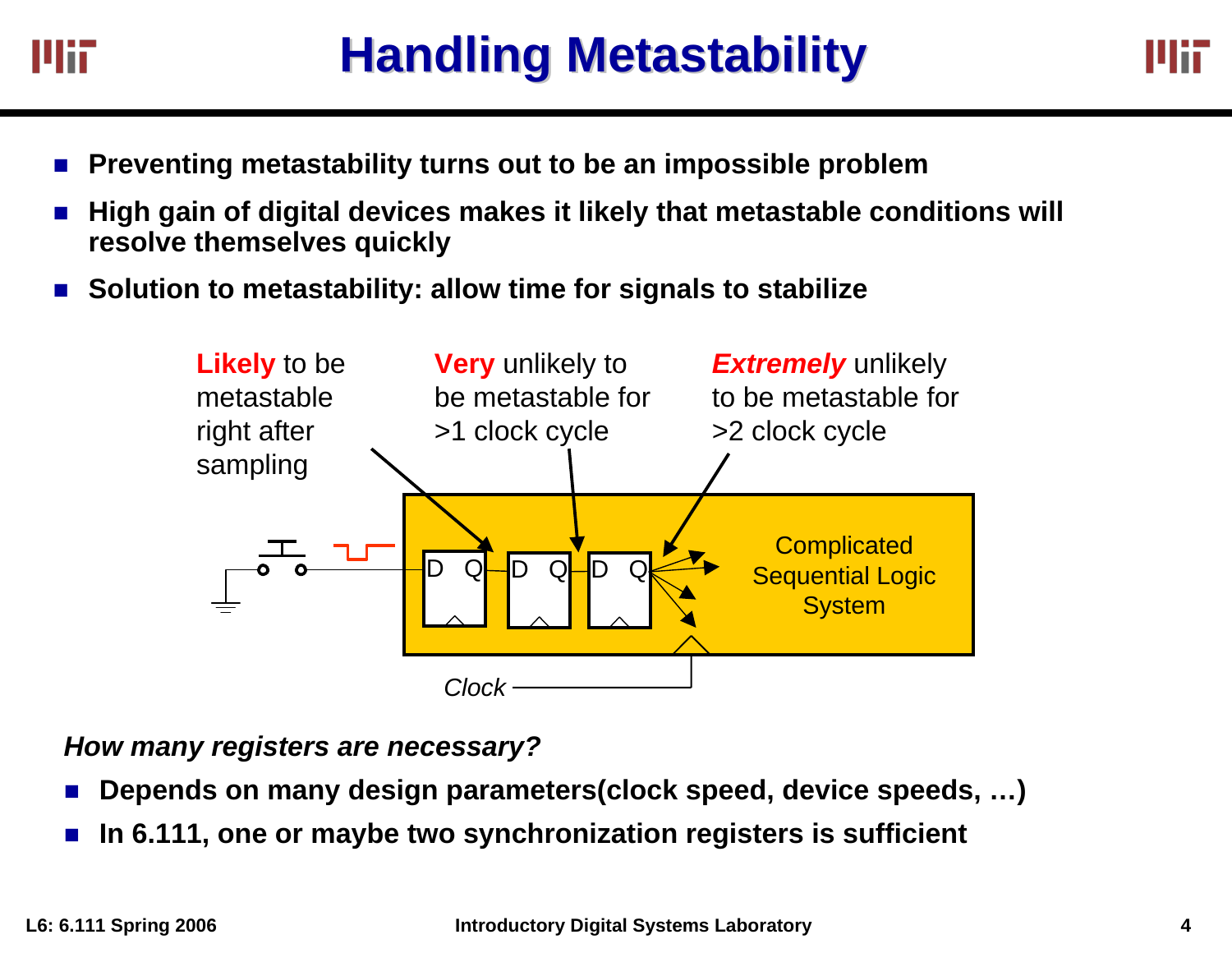

- $\mathcal{L}_{\mathcal{A}}$  **Finite State Machines (FSMs) are a useful abstraction for sequential circuits with centralized "states" of operation**
- **At each clock edge, combinational logic computes** *outputs* **and** *next state* **as a function of** *inputs* **and** *present state*

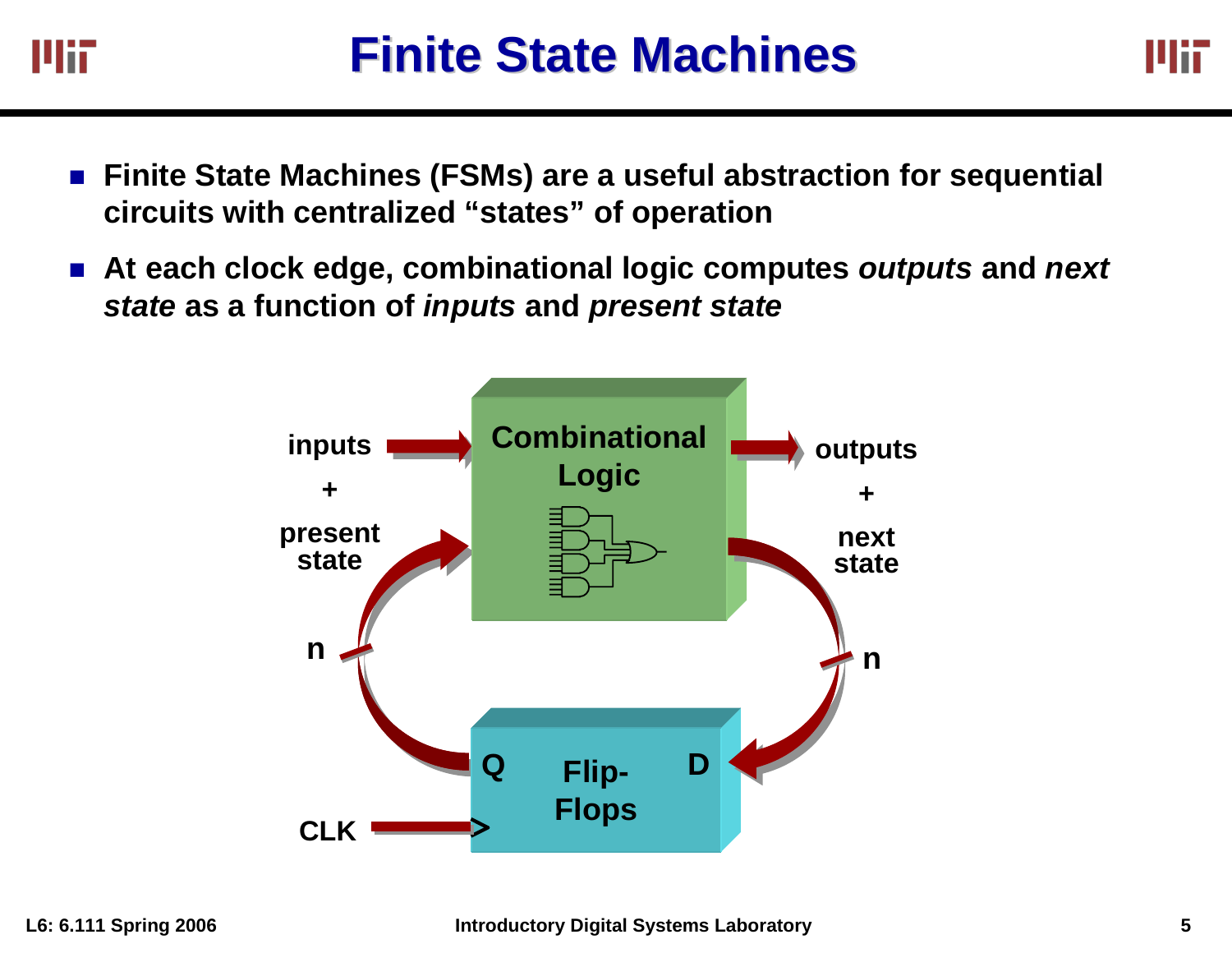



**Moore and Mealy FSMs are distinguished by their output generation**



### **Mealy FSM:**

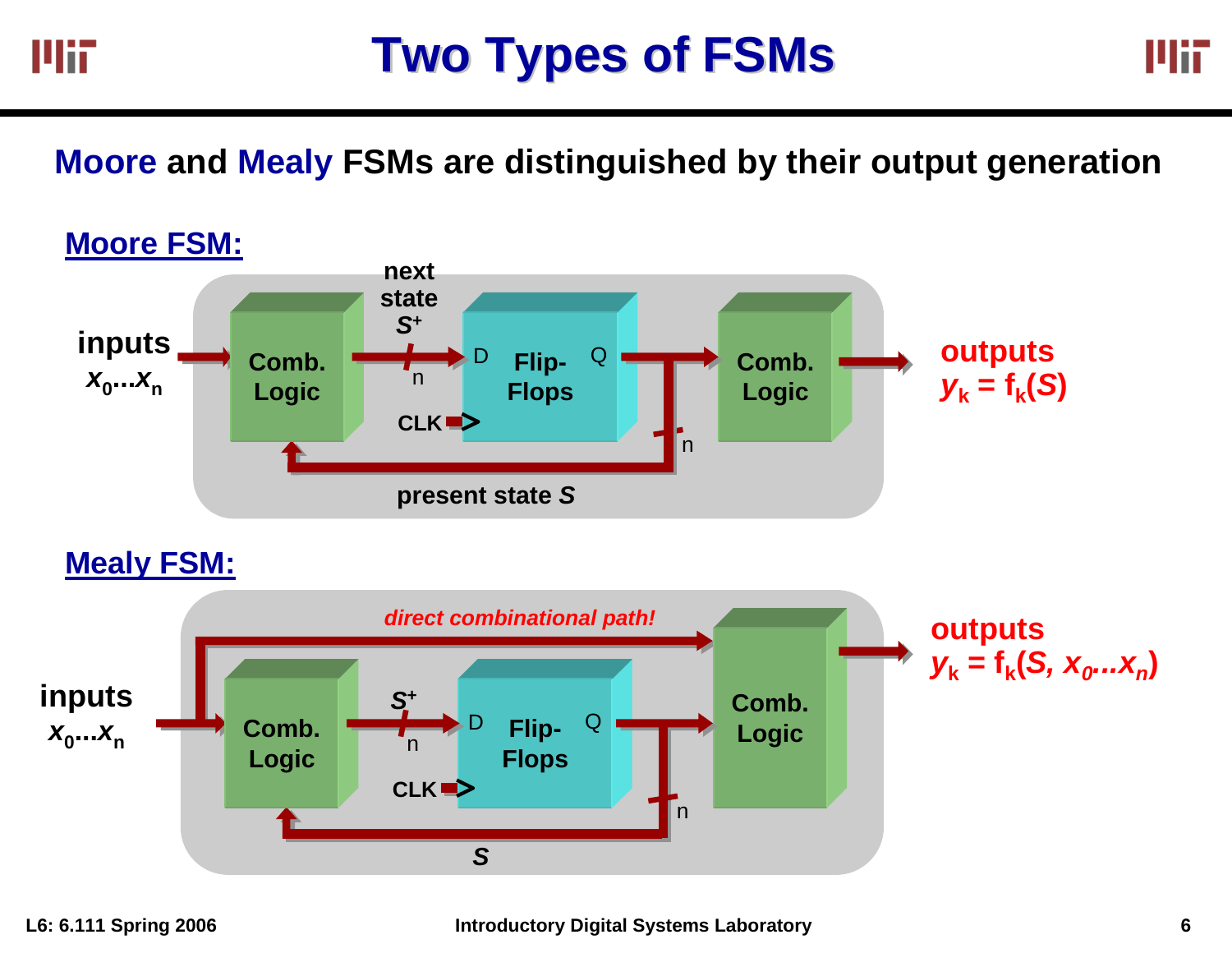### **Design Example: Level-to-Pulse** шт

- **A level-to-pulse converter produces a single-cycle pulse each time its input goes high.**
- In other words, it's a synchronous rising**edge detector.**
- **Sample uses:** 
	- **Buttons and switches pressed by humans for arbitrary periods of time**
	- **Single-cycle enable signals for counters**

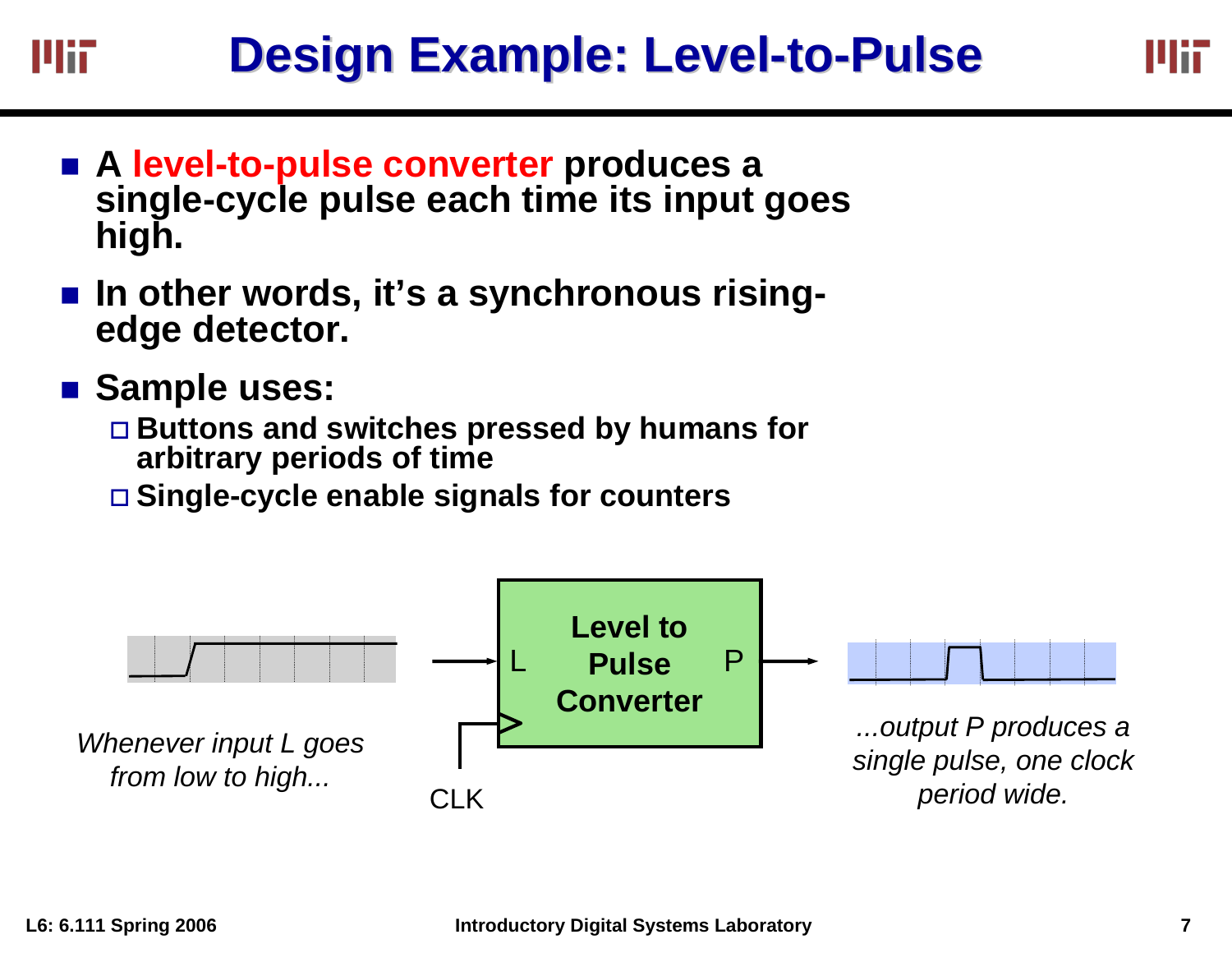

T. **Block diagram of desired system:**



**State transition diagram is a useful FSM representation and design aid**

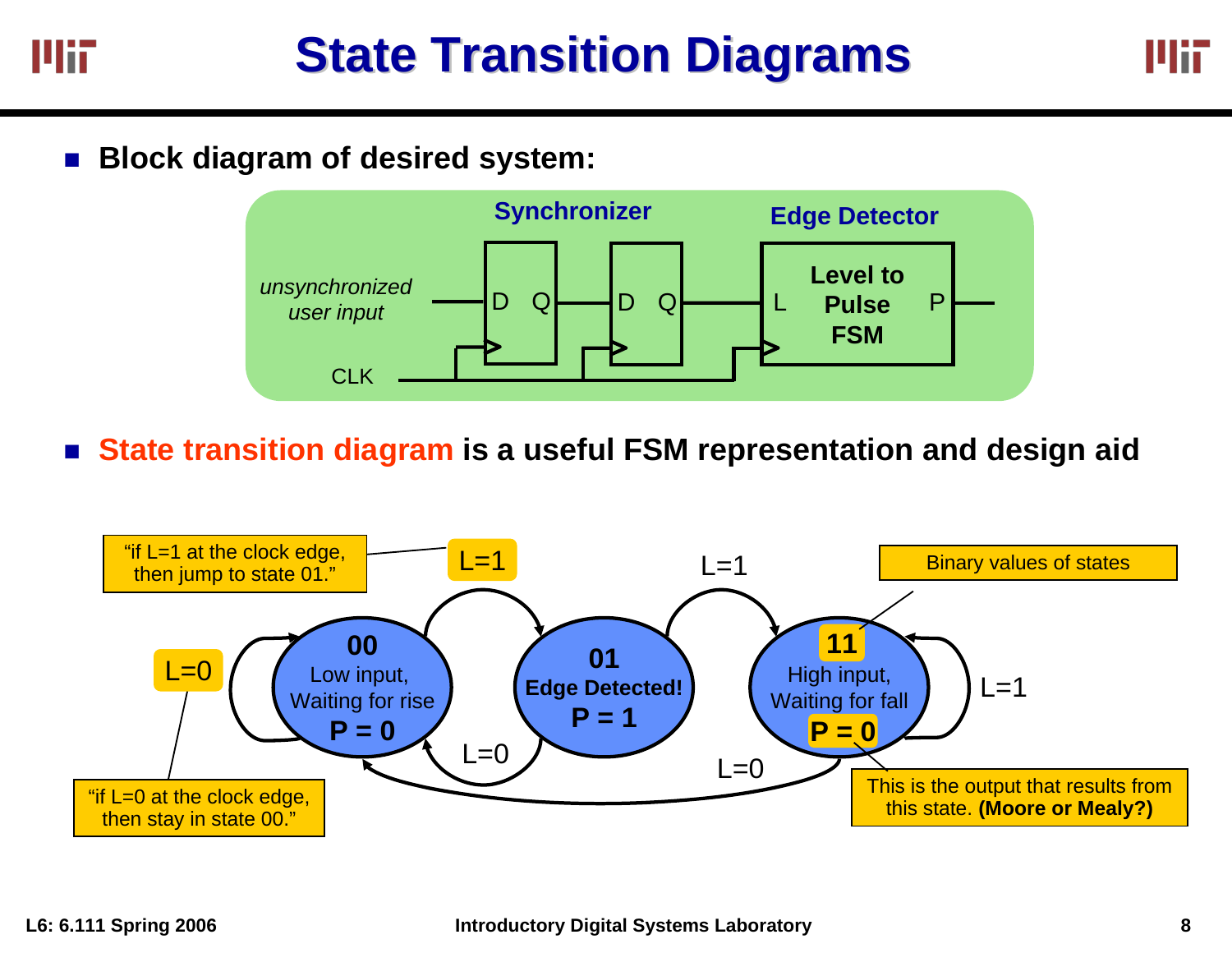### **Logic Derivation for a Moore FSM Logic Derivation for a Moore FSM** MiT



 $\mathcal{L}_{\mathcal{A}}$ **Combinational logic may be derived by Karnaugh maps**



MĦ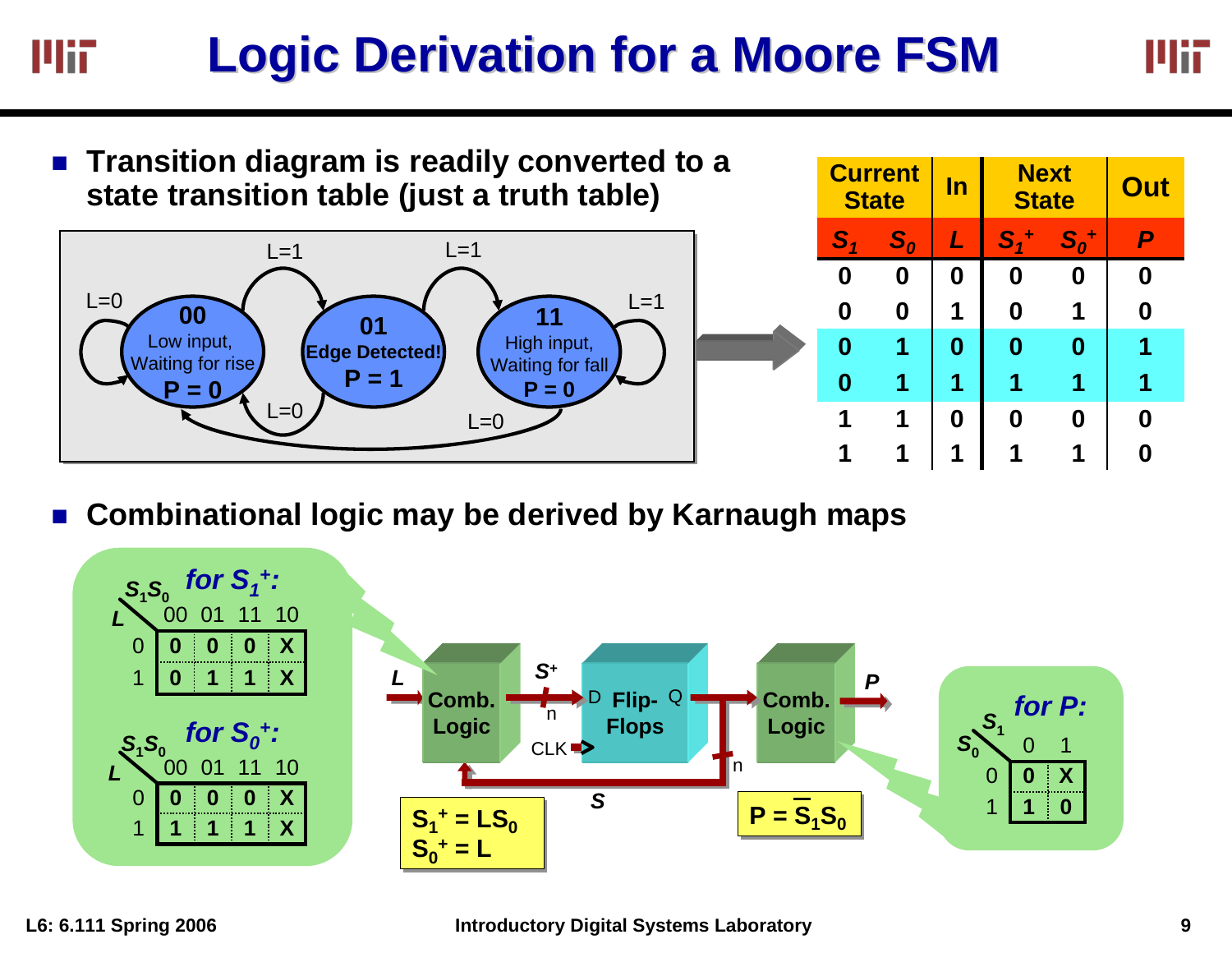#### **Moore Level-to-Pulse Converter** MiT



### **Moore FSM circuit implementation of level-to-pulse converter:**



Mit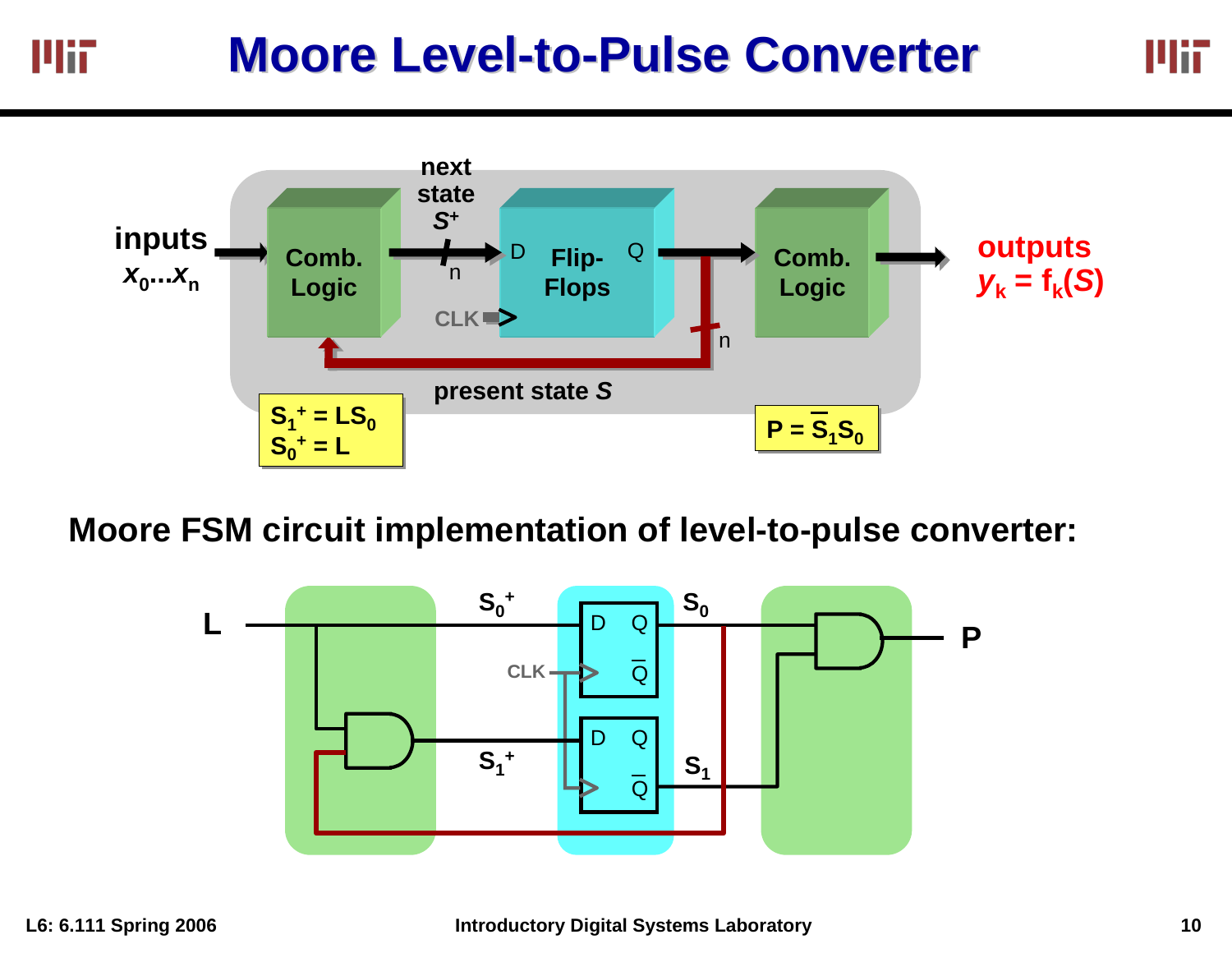#### **Design of a Mealy Level-to-Pulse** Mii





r. **Since outputs are determined by state** *and* **inputs, Mealy FSMs may need fewer states than Moore FSM implementations**

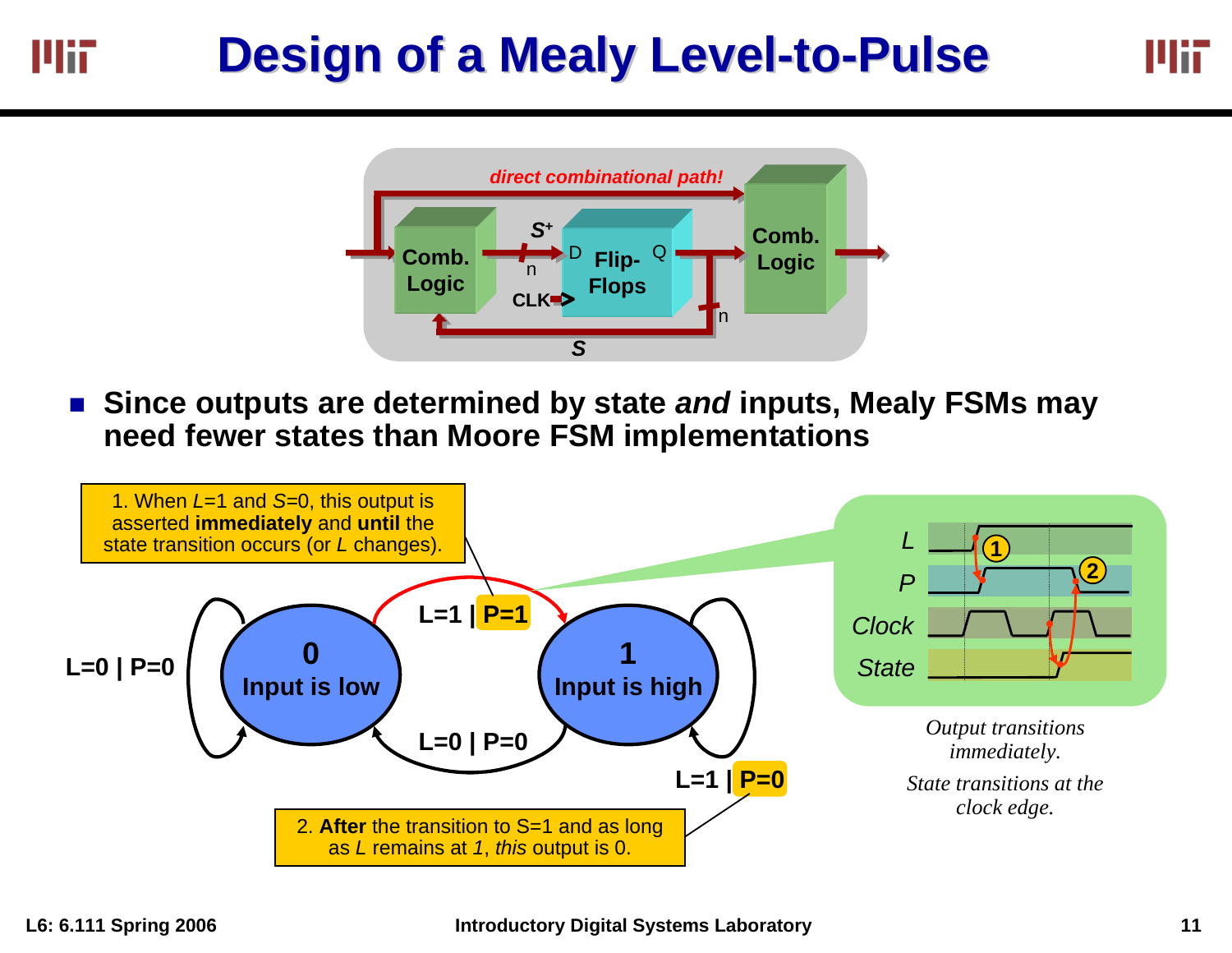



**Mealy FSM circuit implementation of level-to-pulse converter:**



- r. **FSM's state simply remembers the previous value of L**
- r. **Circuit benefits from the Mealy FSM's implicit single-cycle assertion of outputs during state transitions**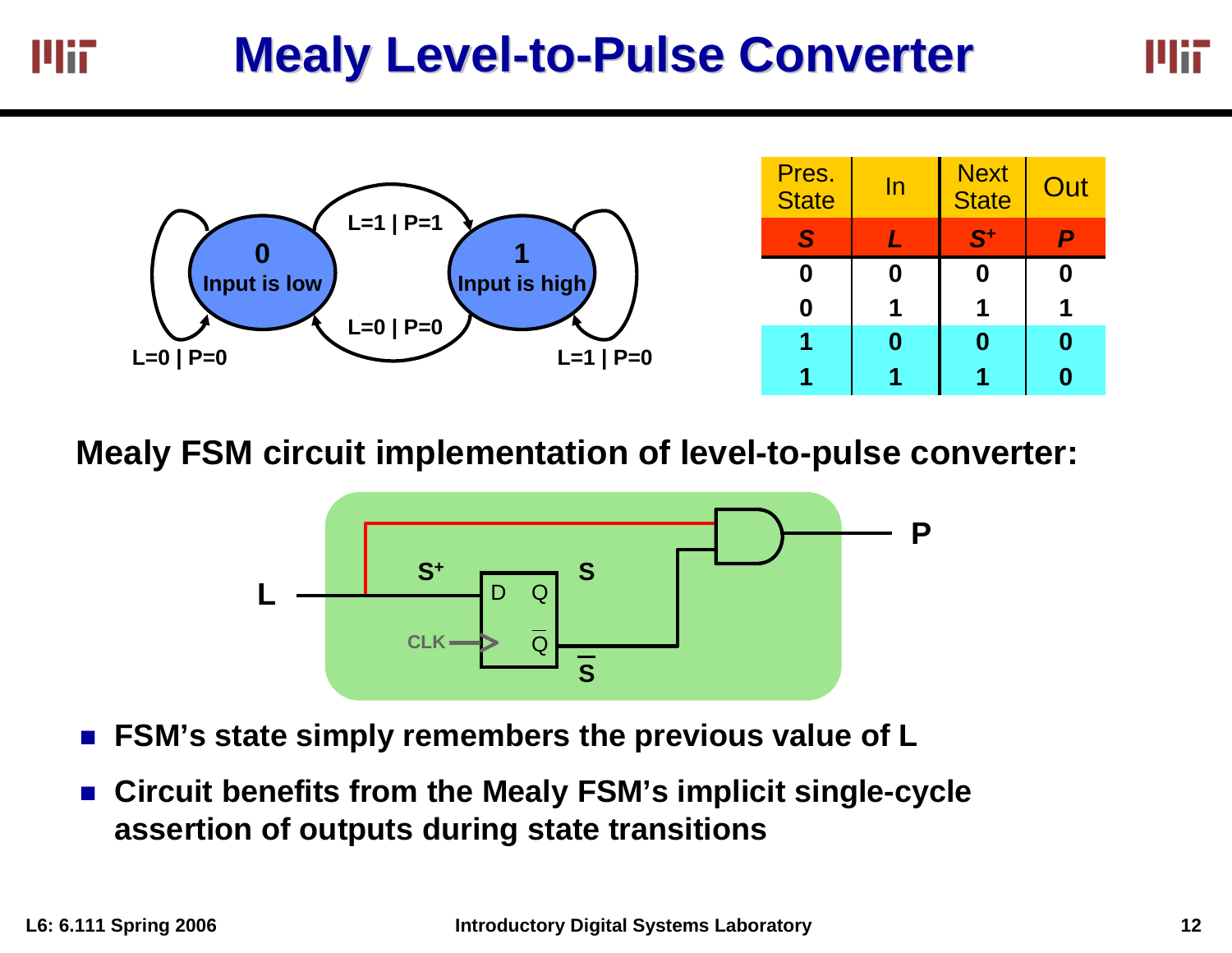

- Remember that the difference is in the output:
	- **Moore outputs are based on state only**
	- **Mealy outputs are based on state** *and input*
	- **Therefore, Mealy outputs generally occur one cycle earlier than a Moore:**



- Compared to a Moore FSM, a Mealy FSM might...
	- **Be more difficult to conceptualize and design**
	- **Have fewer states**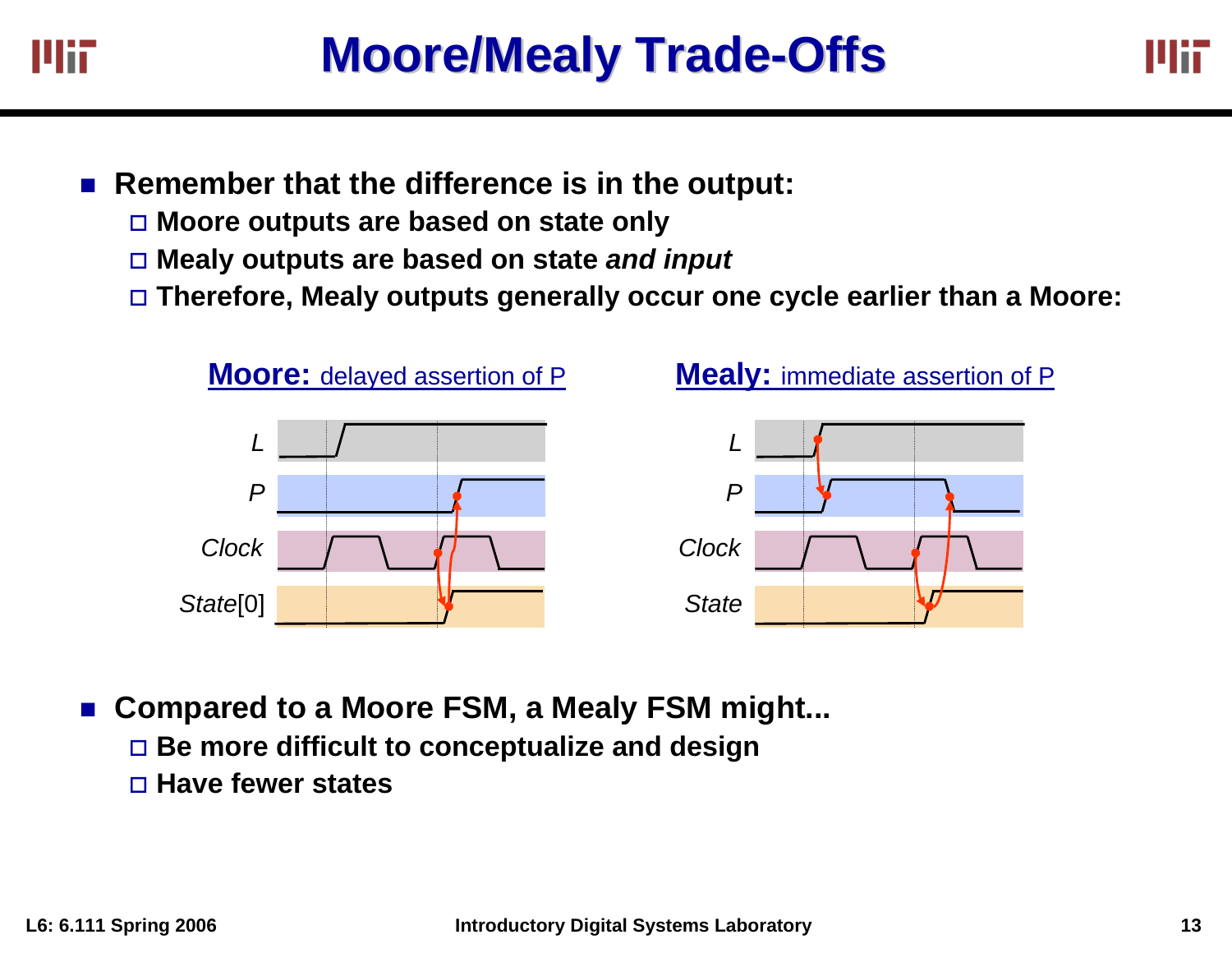#### **Review: FSM Timing Requirements Review: FSM Timing Requirements** MiT

Mit

### ■ Timing requirements for FSM are identical to any generic **sequential system with feedback**

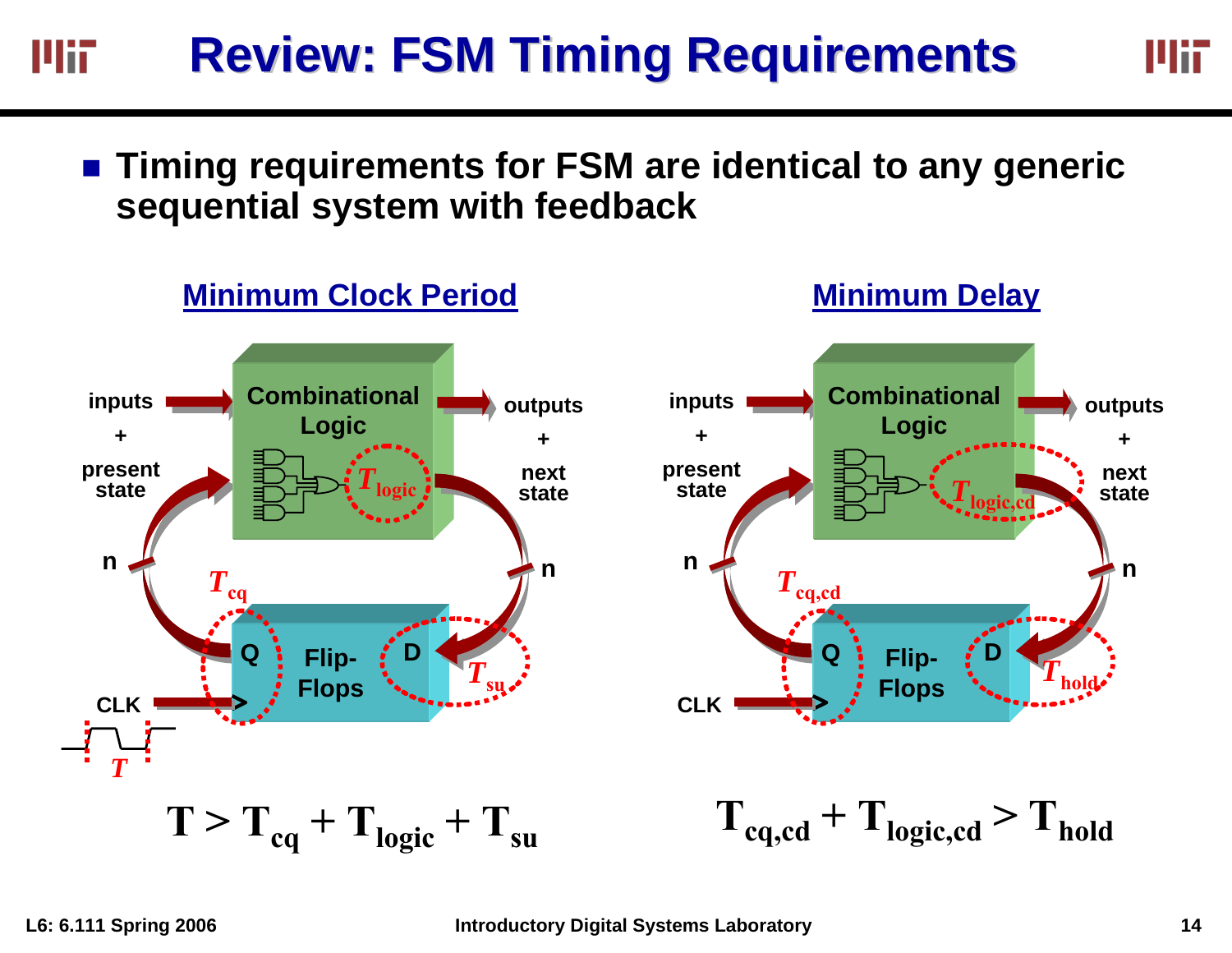# **The 6.111 Vending Machine The 6.111 Vending Machine**

Uit

- **Lab assistants demandsa new soda machine for the 6-111 lab-HACDC You design the FSM controller.** Elliot<br>Lab assistants demandsa new<br>soda machine for the 6-1-11-lab-HACDC<br>You design the FSM controller.<br>All selections are \$0.30.<br>The machine makes change.<br>(Dimes and nickels only.)<br>Inputs: limit 1 per clock<br>□ Q - quarter
- **All selections are \$0.30.**
- The machine makes change. **(Dimes and nickels only.)**
- $\mathcal{L}_{\mathcal{A}}$  **Inputs: limit 1 per clock**
	- **Q - quarter inserted**
	- **D - dime inserted**
	- **N - nickel inserted**
- **Outputs: limit 1 per clock**
	- **DC - dispense can**
	- **DD - dispense dime**
	- DN dispense nickel

| $\frac{1}{30}$ | $\frac{1}{2}$ 30¢ $\frac{1}{2}$          |
|----------------|------------------------------------------|
|                | <b>COINS ONLY</b><br>25¢<br>Co<br>Sprite |
|                | Jolt<br>Water<br>LS163                   |
|                |                                          |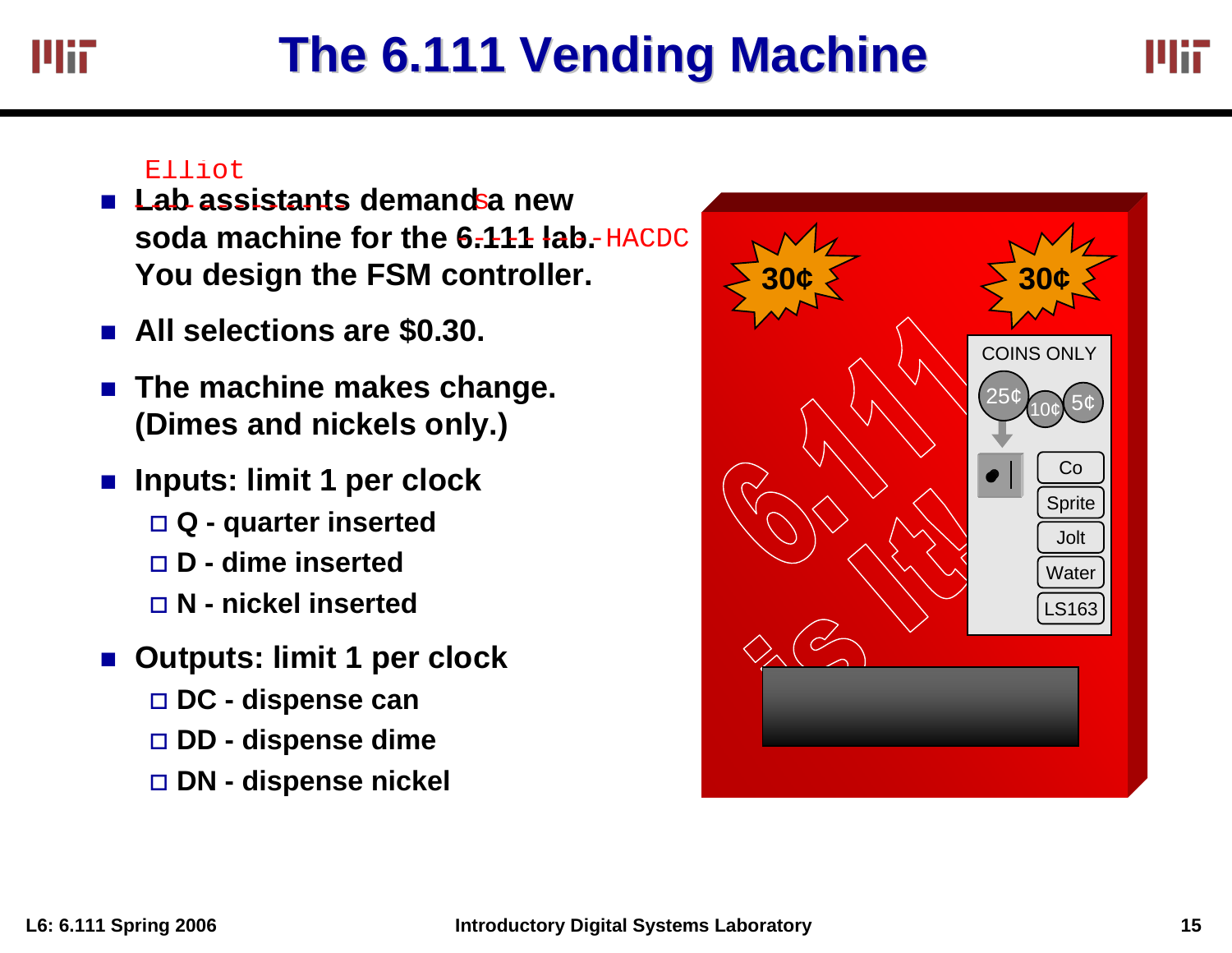**A starting (idle) state:**



**A state for each possible amount of money captured:**



 **What's the maximum amount of money captured before purchase?**  *25 cents (just shy of a purchase) + one quarter (largest coin)*

> **...got35c got40c got45c got50c**

L. **States to dispense change (one per coin dispensed):**

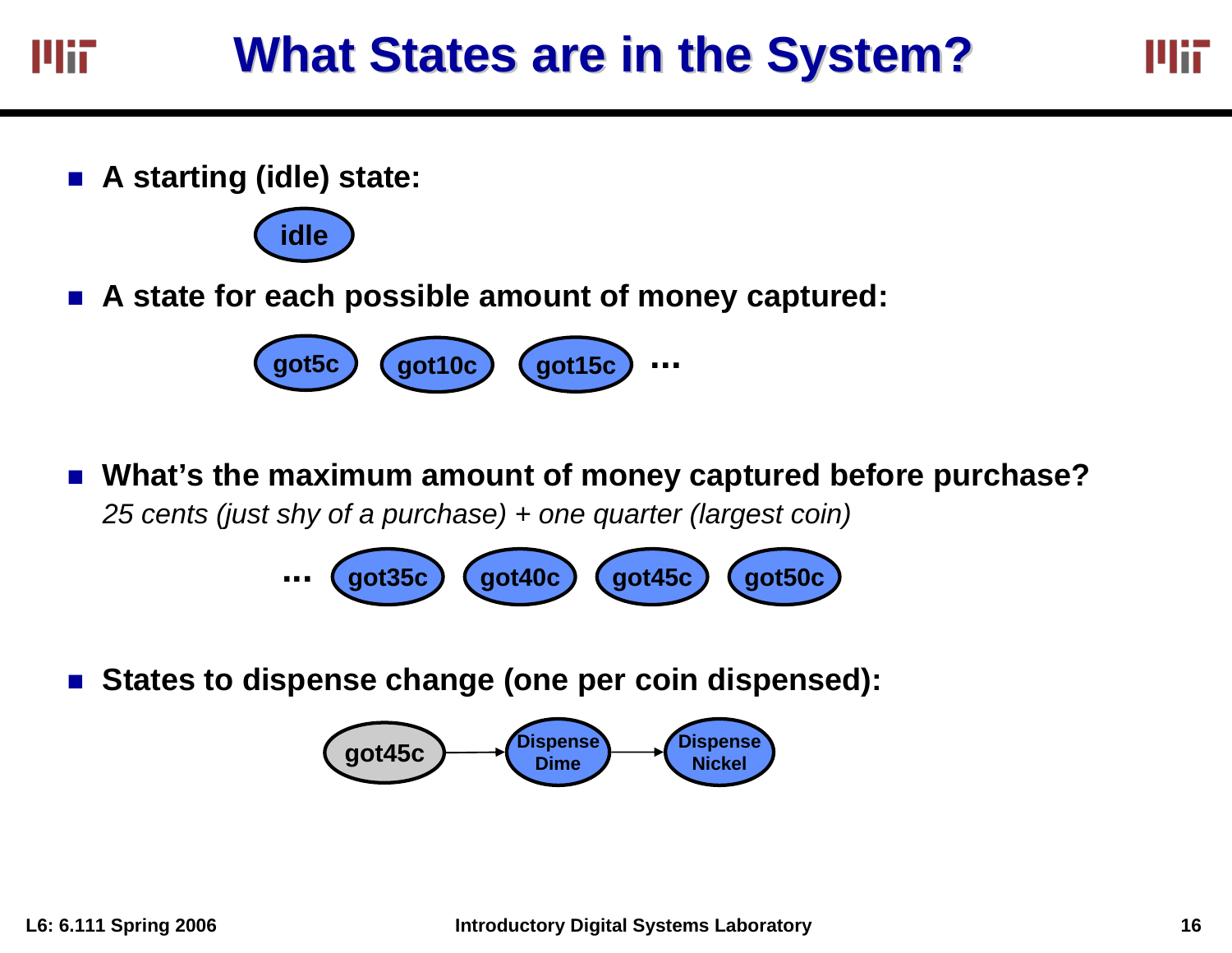

# **A Moore Vender A Moore Vender**



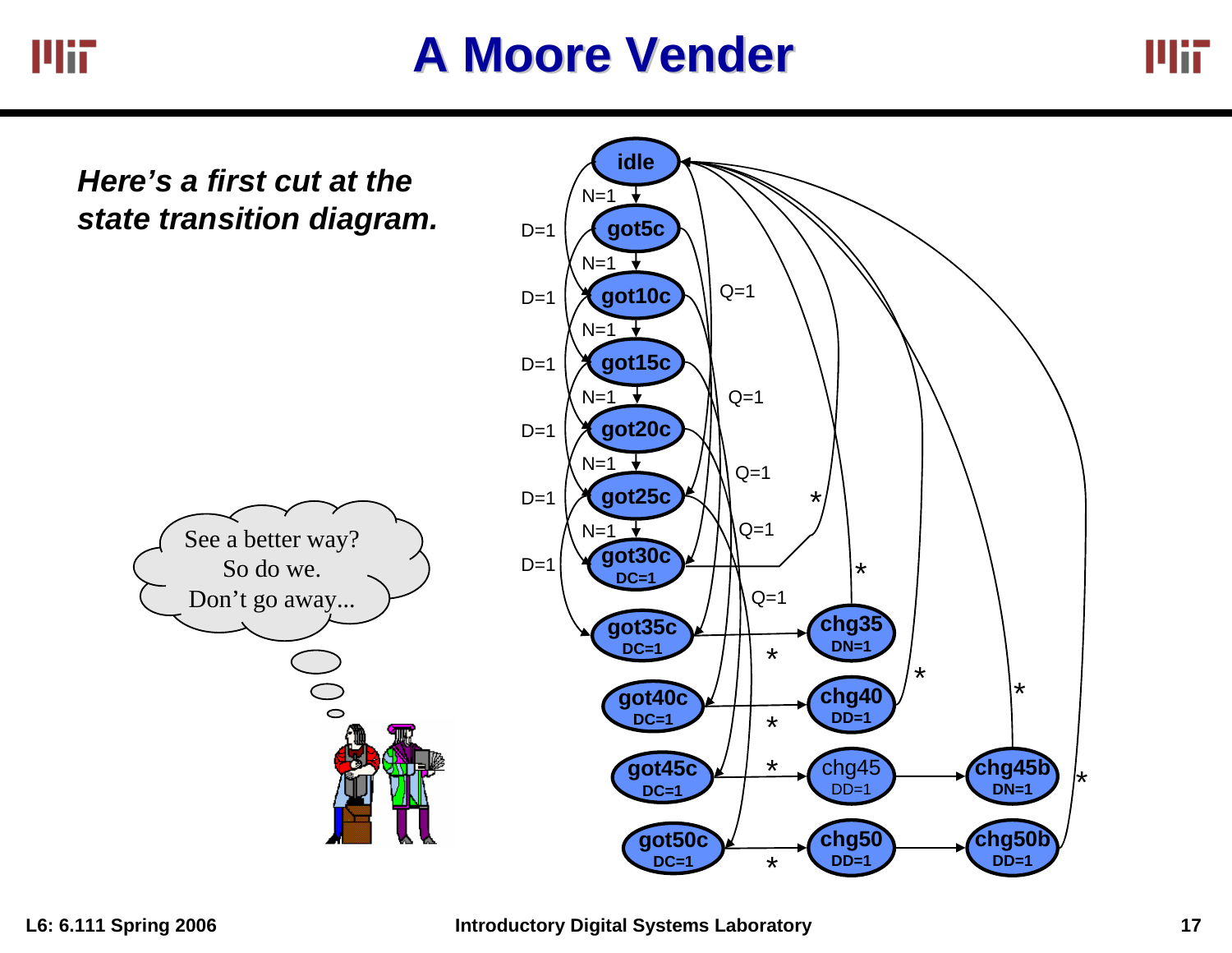# **State Reduction State Reduction**



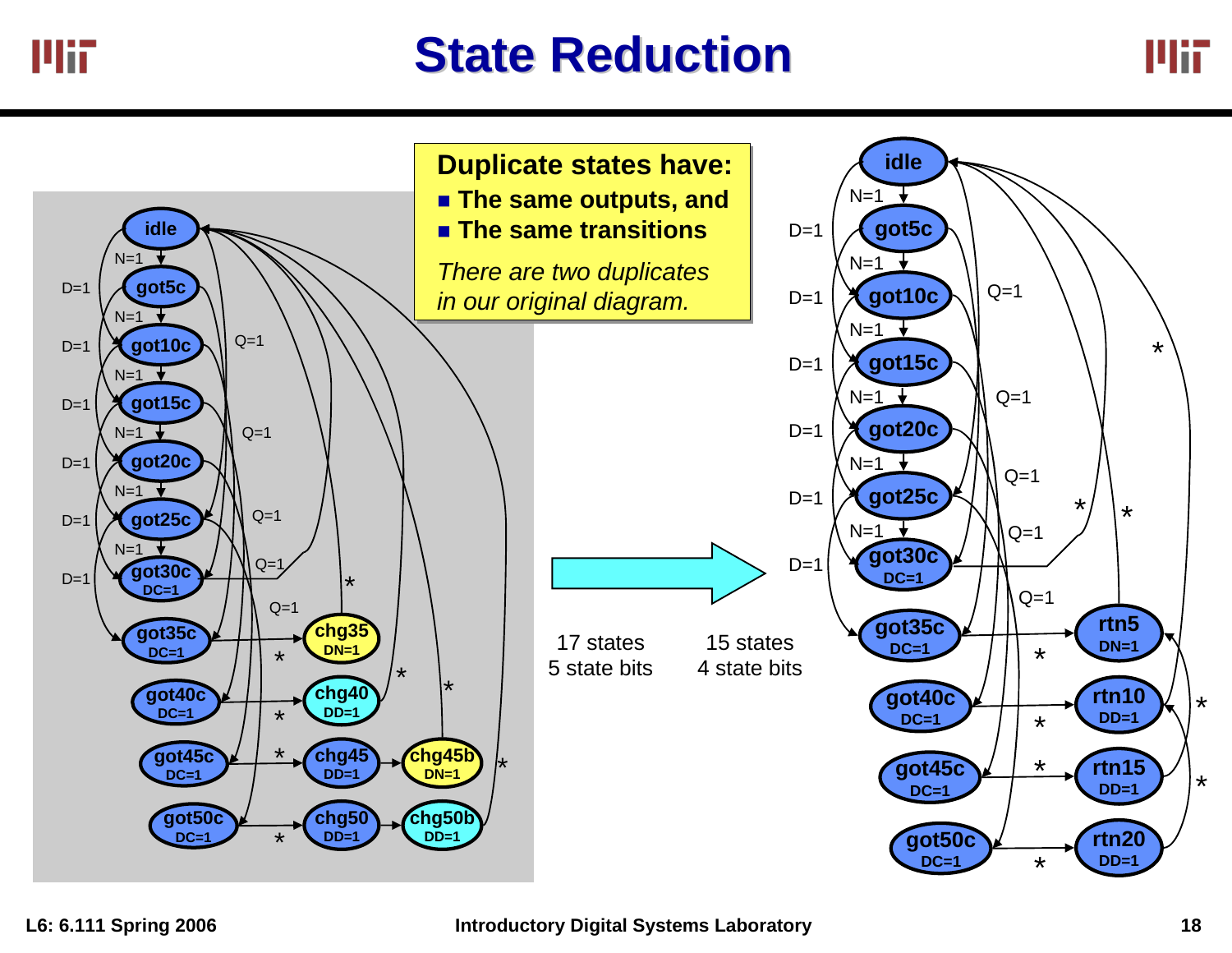# **Verilog Verilog for the Moore Vender for the Moore Vender**





## **FSMs are easy in Verilog.** *Simply write one of each:*

- State register **(sequential always block)**
- Next-state **combinational logic (comb. always block with case)**
- Output combinational **logic block (comb. always block** *or* **assign statements)**

module mooreVender (N, D, Q, DC, DN, DD, clk, reset, state); input N, D, Q, clk, reset; output DC, DN, DD; output [3:0] state; reg [3:0] state, next;

### **States defined with parameter keyword**

parameter IDLE =  $0$ ; parameter GOT  $5c = 1$ ; parameter GOT  $10c = 2$ ; parameter GOT 15c = 3; parameter GOT  $20c = 4$ ; parameter GOT  $25c = 5;$ parameter GOT  $30c = 6$ ; parameter GOT  $35c = 7;$ parameter GOT  $40c = 8$ ; parameter GOT\_45c = 9; parameter GOT\_50c = 10; parameter RETURN\_20c = 11; parameter RETURN  $15c = 12$ ; parameter RETURN\_10c = 13; parameter RETURN\_5c = 14;

### **State register defined with sequential always block**

```
always @ (posedge clk or negedge reset)
 if (!reset) state <= IDLE;
 else state <= next;
```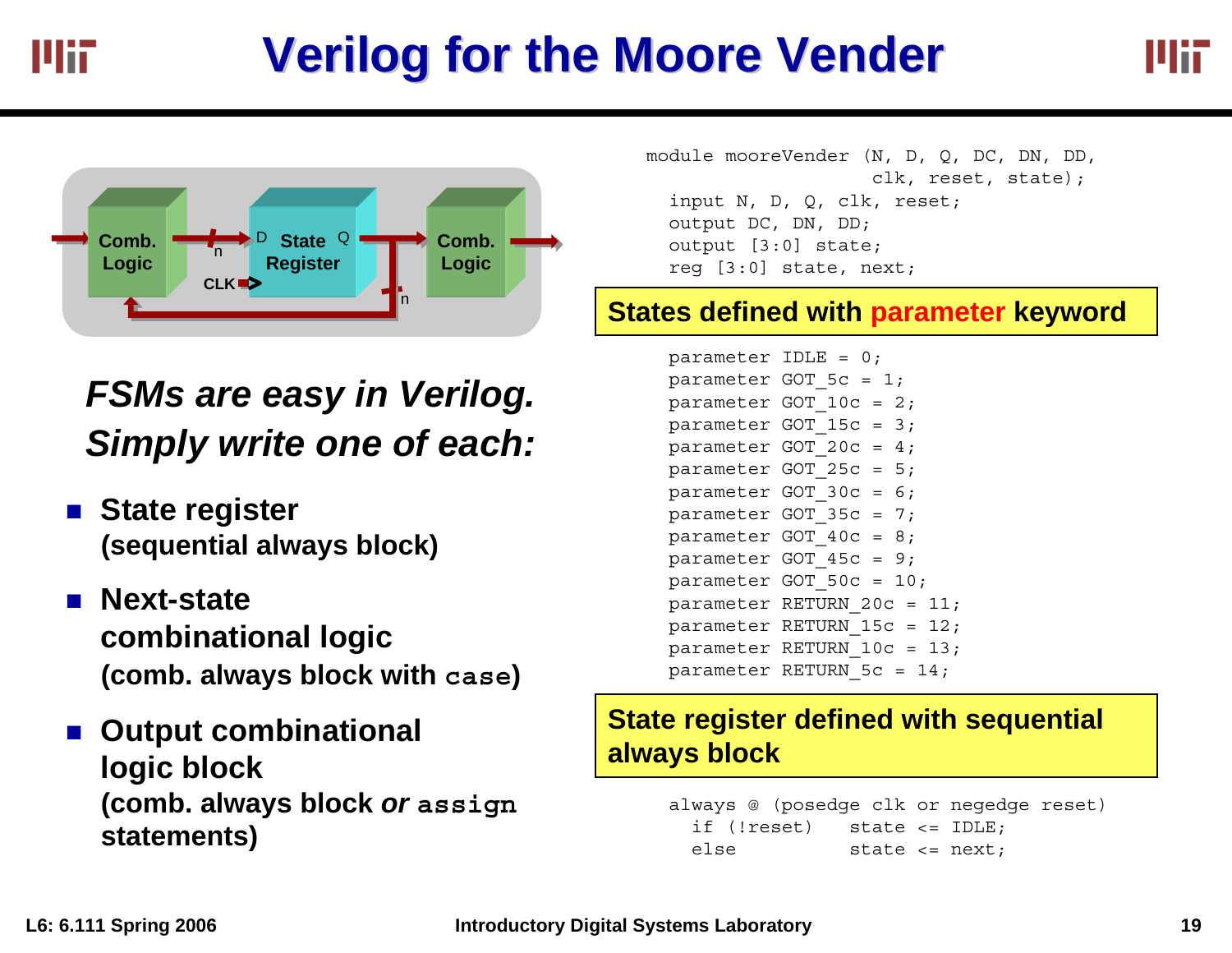

# **Verilog Verilog for the Moore Vender for the Moore Vender**



#### **Next-state logic within a combinational always block**

```
always @ (state or N or D or Q) begin
   case (state)
     IDLE: if (Q) next = GOT 25c;
          else if (D) next = GOT 10c;
             else if (N) next = GOT 5c;
             else next = IDLE;
    GOT 5c: if (Q) next = GOT 30c;else if (D) next = GOT 15c;
             else if (N) next = GOT 10c;
             else next = GOT 5c;
    GOT 10c: if (Q) next = GOT 35c;
          else if (D) next = GOT 20c;
             else if (N) next = GOT 15c;
             else next = GOT 10c;
    GOT 15c: if (Q) next = GOT 40c;
          else if (D) next = GOT 25c;
             else if (N) next = GOT 20c;
             else next = GOT_15c;
    GOT 20c: if (Q) next = GOT 45c;
          else if (D) next = GOT 30c;
             else if (N) next = GOT 25c;
             else next = GOT_20c;
```

```
GOT 25c: if (Q) next = GOT 50c;else if (D) next = GOT 35c;
             else if (N) next = GOT 30c;
             else next = GOT 25c;
```

```
GOT 30c: next = IDLE;
GOT 35c: next = RETURN 5c;
GOT 40c: next = RETURN 10c;
GOT 45c: next = RETURN 15c;
GOT 50c: next = RETURN 20c;
```

```
RETURN 20c: next = RETURN 10c;
RETURN 15c: next = RETURN 5c;
RETURN 10c: next = IDLE;
RETURN 5c: next = IDLE;
```

```
default: next = IDLE;
 endcaseend
```
### **Combinational output assignment**

```
assign DC = (state == GOT_30c || state == GOT_35c ||
            state == GOT 40c || state == GOT 45c ||state == GOT 50c);
assign DN = (state == RETURN 5c);
assign DD = (state == RETURN_20c || state == RETURN_15c ||
             state == RETURN 10c;
```
endmodule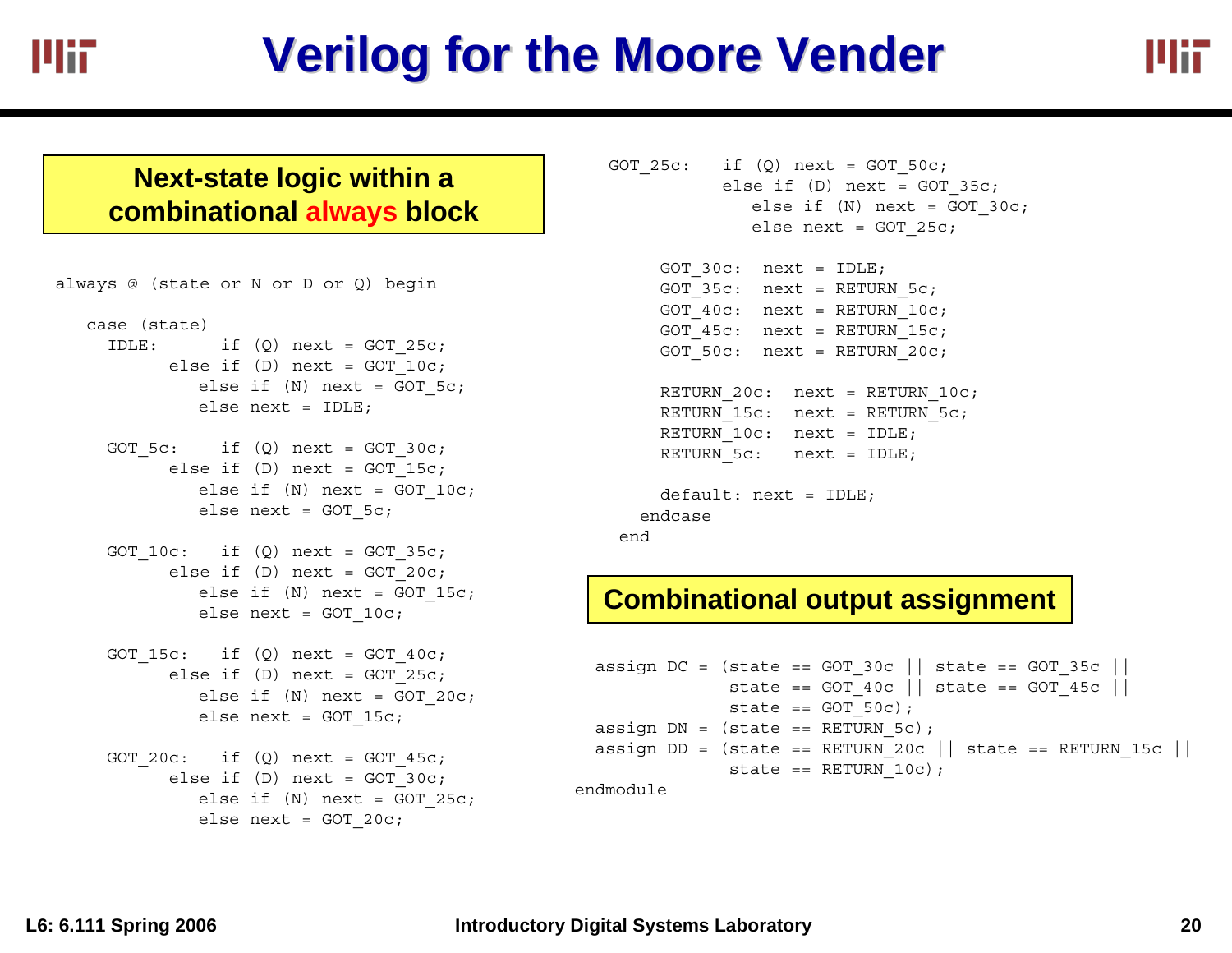

# **Simulation of Moore Vender**





Mii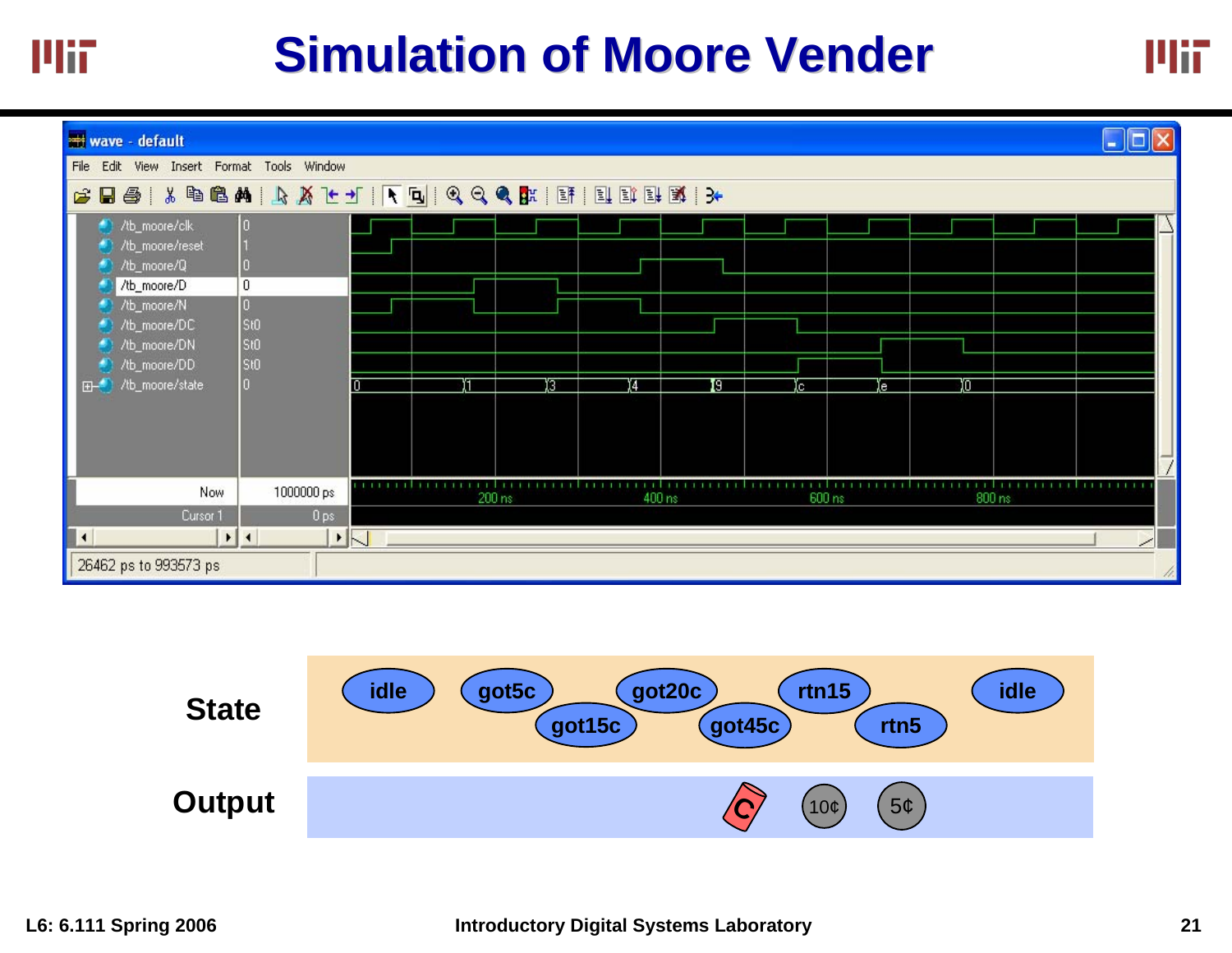# **Coding Alternative: Two Blocks Coding Alternative: Two Blocks**

Mii

### **Next-state and output logic combined into a single always block**

always @ (state or N or D or Q) begin

|              |                     | $DC = 0$ ; $DD = 0$ ; $DN = 0$ ; // defaults                                                                                          |
|--------------|---------------------|---------------------------------------------------------------------------------------------------------------------------------------|
| case (state) | else $next = IDLE;$ | $IDLE: \qquad \qquad if \quad (Q) \quad next = GOT \quad 25c \, ;$<br>else if $(D)$ next = $GOT_1OC;$<br>else if $(N)$ next = GOT 5c; |
|              |                     | GOT $5c:$ if $(Q)$ next = GOT $30c$ ;<br>else if (D) $next = GOT_15c;$<br>else if $(N)$ next = GOT 10c;<br>else next = $GOT$ 5c;      |
|              |                     | GOT $10c:$ if $(Q)$ next = GOT $35c$ ;<br>else if (D) next = $GOT_20c$ ;<br>else if (N) next = $GOT_15c$ ;<br>else next = $GOT 10c;$  |
|              |                     | $GOT_15c:$ if $(Q)$ next = $GOT_40c;$<br>else if $(D)$ next = $GOT_25c$ ;<br>else if $(N)$ next = GOT 20c;<br>else next = $GOT 15c;$  |
|              |                     | GOT 20c: if $(Q)$ next = GOT 45c;<br>else if (D) $next = GOT_30c;$<br>else if $(N)$ next = GOT 25c;<br>else next = $GOT 20c;$         |
|              |                     | GOT $25c:$ if $(Q)$ next = GOT $50c$ ;<br>else if $(D)$ next = GOT_35c;<br>else if $(N)$ next = GOT 30c;<br>else next = $GOT_25c$ ;   |

| GOT 30c:          | <u>begin</u>                  |  |  |  |  |  |
|-------------------|-------------------------------|--|--|--|--|--|
|                   | $DC = 1$ ; next = IDLE;       |  |  |  |  |  |
|                   | end                           |  |  |  |  |  |
| GOT 35c: begin    |                               |  |  |  |  |  |
|                   | $DC = 1$ ; next = RETURN 5c;  |  |  |  |  |  |
|                   | end                           |  |  |  |  |  |
| GOT 40c: begin    |                               |  |  |  |  |  |
|                   | $DC = 1$ ; next = RETURN 10c; |  |  |  |  |  |
|                   | end                           |  |  |  |  |  |
| GOT_45c: begin    |                               |  |  |  |  |  |
|                   | $DC = 1$ ; next = RETURN 15c; |  |  |  |  |  |
|                   | end                           |  |  |  |  |  |
| GOT 50c: begin    |                               |  |  |  |  |  |
|                   | $DC = 1$ ; next = RETURN 20c; |  |  |  |  |  |
|                   | end                           |  |  |  |  |  |
|                   |                               |  |  |  |  |  |
| RETURN 20c: begin |                               |  |  |  |  |  |
|                   | $DD = 1$ ; next = RETURN 10c; |  |  |  |  |  |
|                   | end                           |  |  |  |  |  |
| RETURN 15c: begin |                               |  |  |  |  |  |
|                   | $DD = 1$ ; next = RETURN 5c;  |  |  |  |  |  |
|                   | end                           |  |  |  |  |  |
| RETURN 10c: begin |                               |  |  |  |  |  |
|                   | $DD = 1;$ next = IDLE;        |  |  |  |  |  |
|                   | end                           |  |  |  |  |  |
| RETURN 5c: begin  |                               |  |  |  |  |  |
|                   |                               |  |  |  |  |  |
|                   | $DN = 1;$ next = IDLE;        |  |  |  |  |  |
|                   | end                           |  |  |  |  |  |
|                   |                               |  |  |  |  |  |
|                   | $default: next = IDLE;$       |  |  |  |  |  |
| endcase           |                               |  |  |  |  |  |

Mii

#### **L6: 6.111 Spring 2006 Introductory Digital Systems Laboratory 22**

end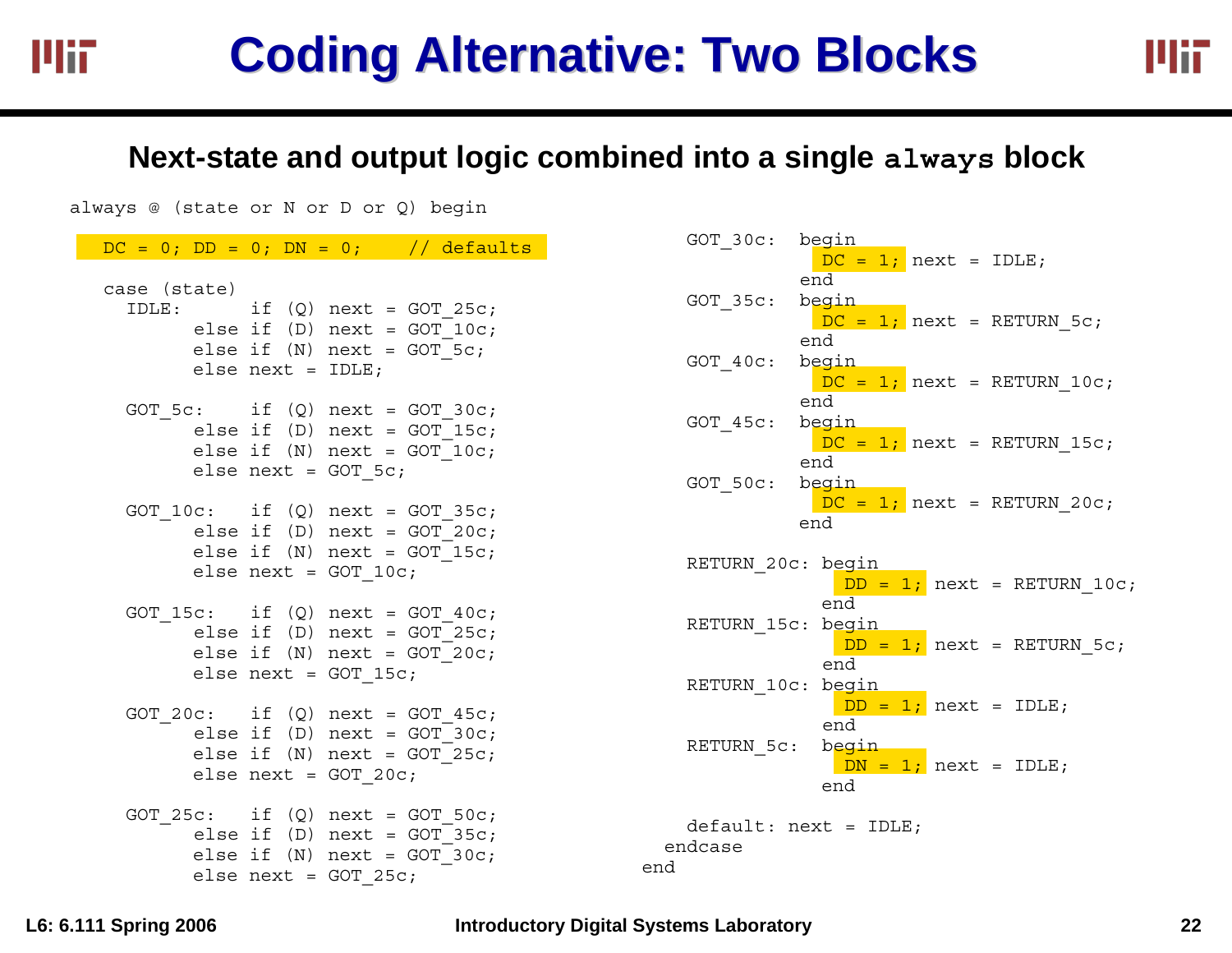

- **FSM state bits may not transition at precisely the same time**
- r. **Combinational logic for outputs may contain hazards**
- r. **Result: your FSM outputs may glitch!**



*If the soda dispenser is glitch-sensitive, your customers can get a 20-cent soda!*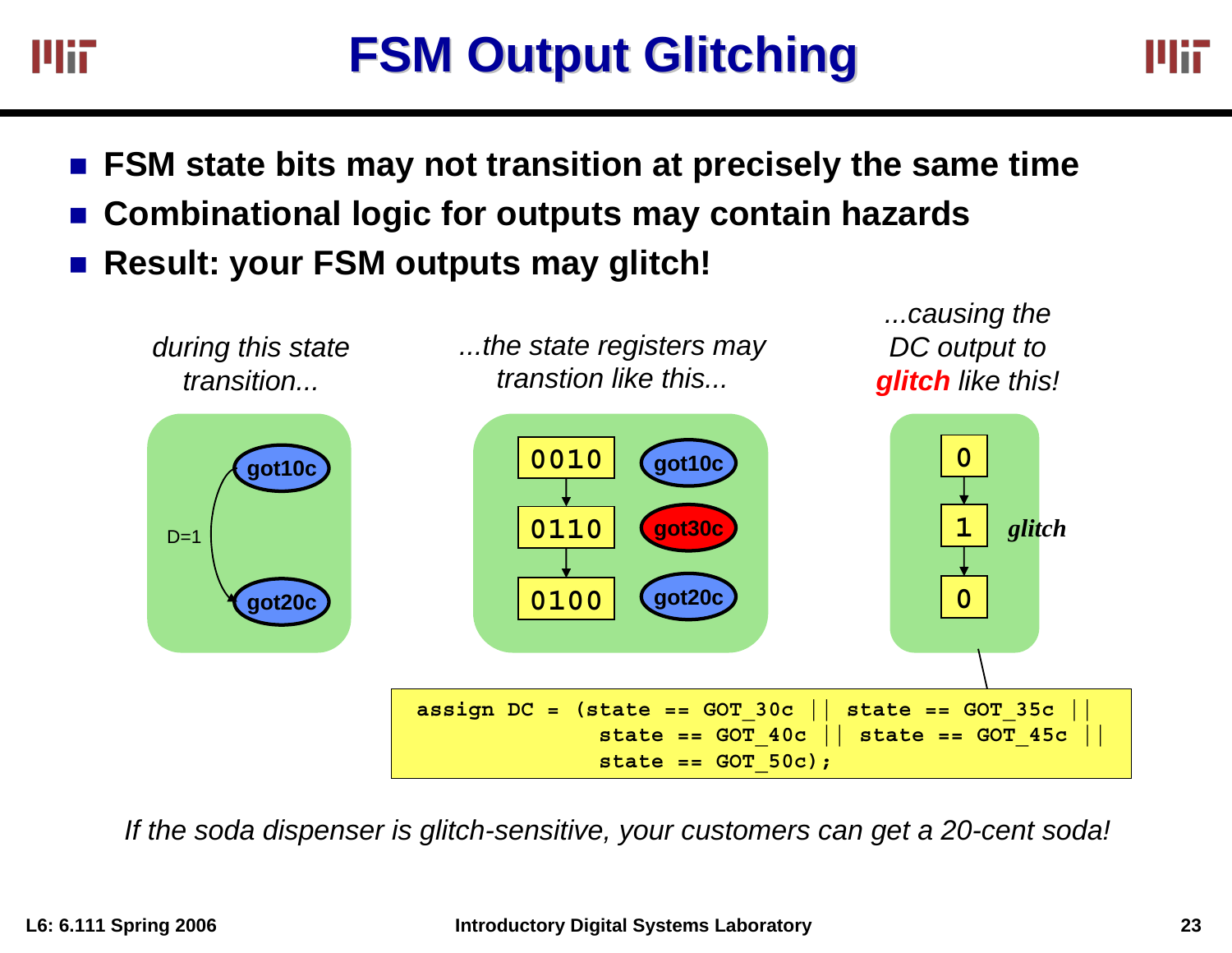#### **Registered FSM Outputs are Glitch Registered FSM Outputs are Glitch-Free** MĦ Mii l



- Move output **generation into the sequential always block**
- **Calculate outputs based on next state**

reg DC,DN,DD;

```
// Sequential always block for state assignment
always @ (posedge clk or negedge reset) begin
  if (!reset) state <= IDLE;
  else if (clk) state \le next;
 DC \leq (next == GOT 30c || next == GOT 35c ||next == GOT_40c || next == GOT_45c || 
         next == GOT 50c);
 DN \leq (next == RETURN 5c);
 DD \leq (next == RETURN 20c || next == RETURN 15c ||
         next == RETURN 10c);
```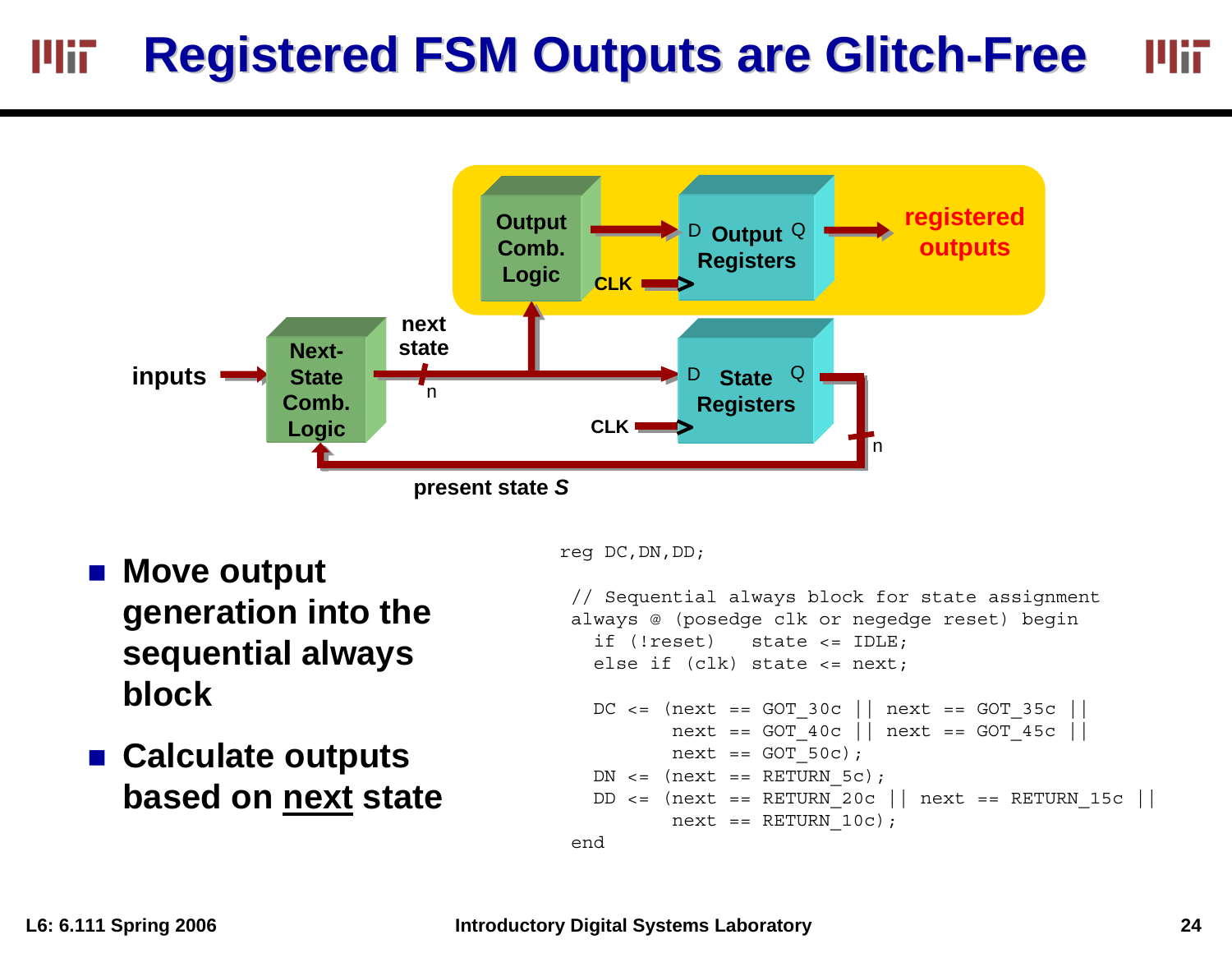#### **Mealy Vender (covered in Recitation) Mealy Vender (covered in Recitation)** Mii



Mii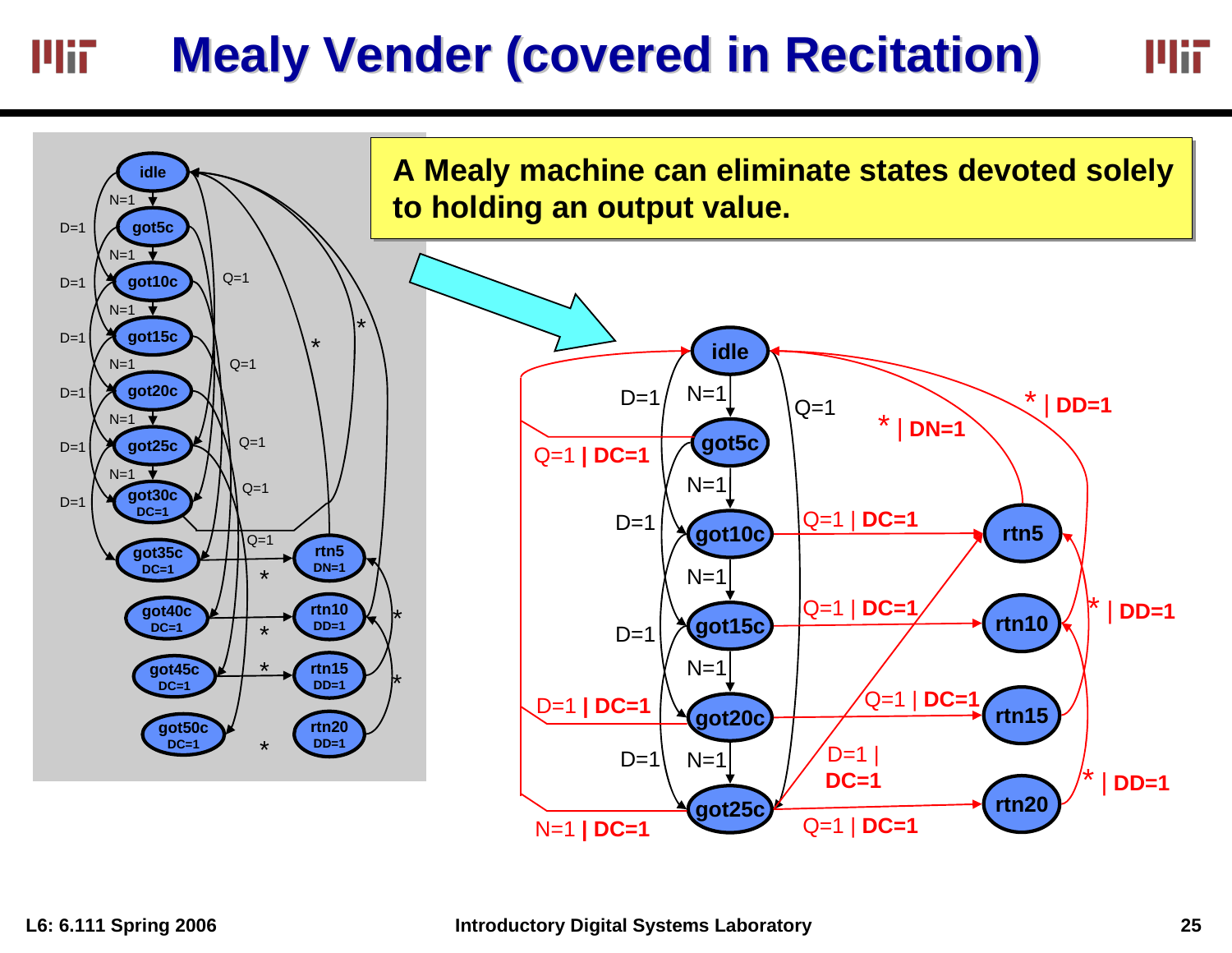

```
module mealyVender (N, D, Q, DC, DN, DD, clk, reset, state);
 input N, D, Q, clk, reset;
 output DC, DN, DD;
 reg DC, DN, DD;
 output [3:0] state;
 reg [3:0] state, next;
  parameter IDLE = 0;
 parameter GOT 5c = 1;
 parameter GOT 10c = 2;parameter GOT_15c = 3;
 parameter GOT 20c = 4;parameter GOT 25c = 5;parameter RETURN_20c = 6;
 parameter RETURN 15c = 7;
 parameter RETURN_10c = 8;
 parameter RETURN_5c = 9;
 // Sequential always block for state assignment
 always @ (posedge clk or negedge reset)
    if (!reset) state <= IDLE;
    else state <= next;
```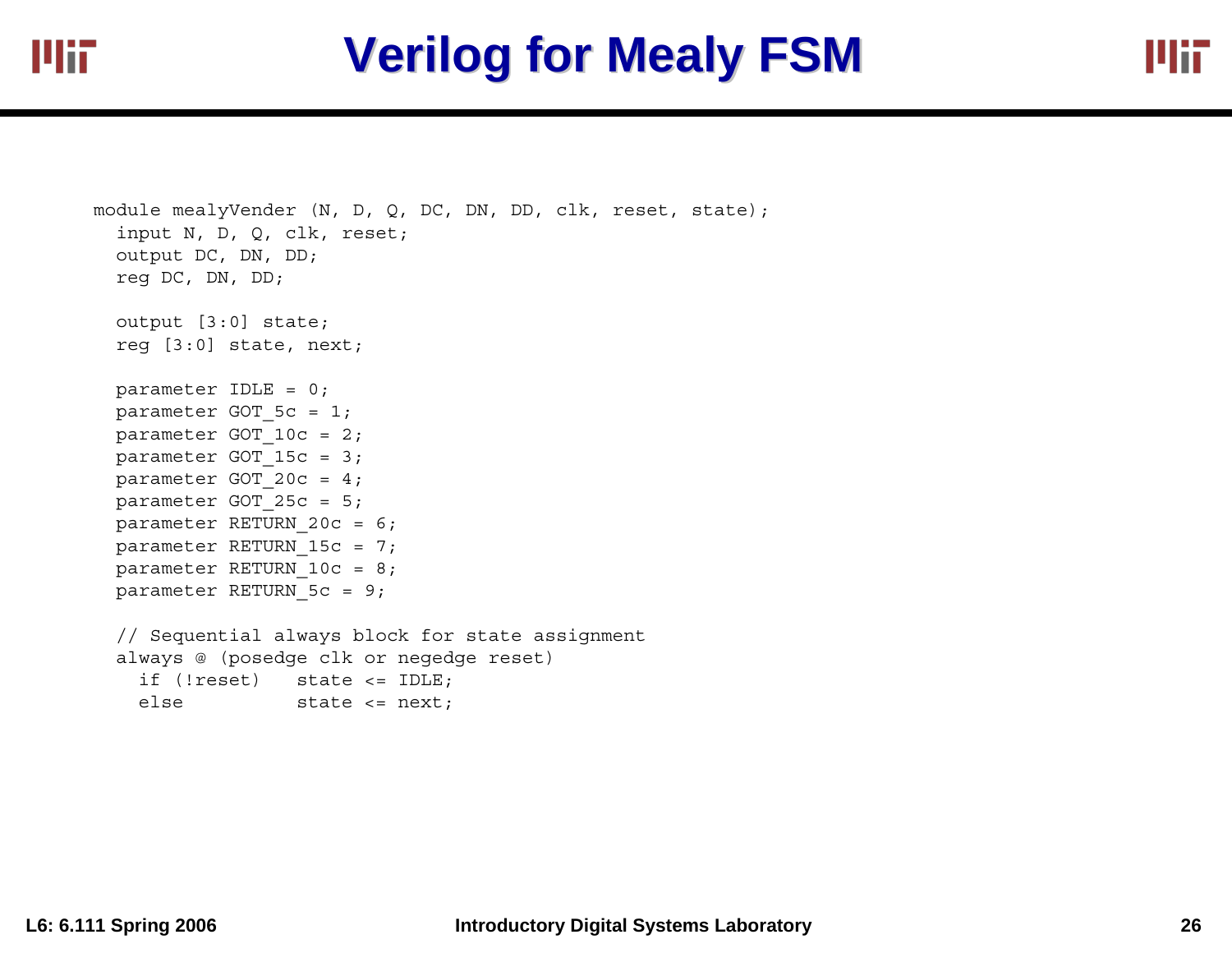

# **Verilog for Mealy FSM**

always @ (state or N or D or Q) begin  $DC = 0$ ;  $DN = 0$ ;  $DD = 0$ ; // defaults case (state) IDLE: if  $(Q)$  next = GOT 25c; else if  $(D)$  next = GOT 10c; else if  $(N)$  next = GOT 5c; else next = IDLE; GOT 5c: if (0) begin  $DC = 1; next = IDLE;$ endelse if  $(D)$  next = GOT 15c; else if  $(N)$  next = GOT 10c; else next = GOT\_5c; GOT 10c: if (Q) begin  $DC = 1$ ; next = RETURN 5c; endelse if  $(D)$  next = GOT 20c; else if  $(N)$  next = GOT 15c; else next =  $GOT$  10c; GOT 15c: if (Q) begin  $DC = 1$ ; next = RETURN 10c; endelse if  $(D)$  next = GOT 25c; else if  $(N)$  next = GOT 20c; else next =  $GOT$  15c; GOT\_20c: if (Q) begin  $DC = 1$ ; next = RETURN 15c; endelse if (D) begin  $DC = 1$ ; next = IDLE; endelse if  $(N)$  next = GOT 25c; else next =  $GOT$  20c;

### **For state GOT\_5c, output DC is only asserted if Q=1**

```
GOT 25c: if (Q) begin
                  DC = 1; next = RETURN 20c;
                endelse if (D) begin
                  DC = 1; next = RETURN 5c;
                endelse if (N) begin
                  DC = 1; next = IDLE;
                endelse next = GOT_25c;
     RETURN_20c: begin
                    DD = 1; next = RETURN 10c;
                  endRETURN_15c: begin
                    DD = 1; next = RETURN 5c;
                  endRETURN_10c: begin
                    DD = 1; next = IDLE;
                  endRETURN_5c: begin
                    DN = 1; next = IDLE;
                  enddefault: next = IDLE;
   endcaseendmodule
```
end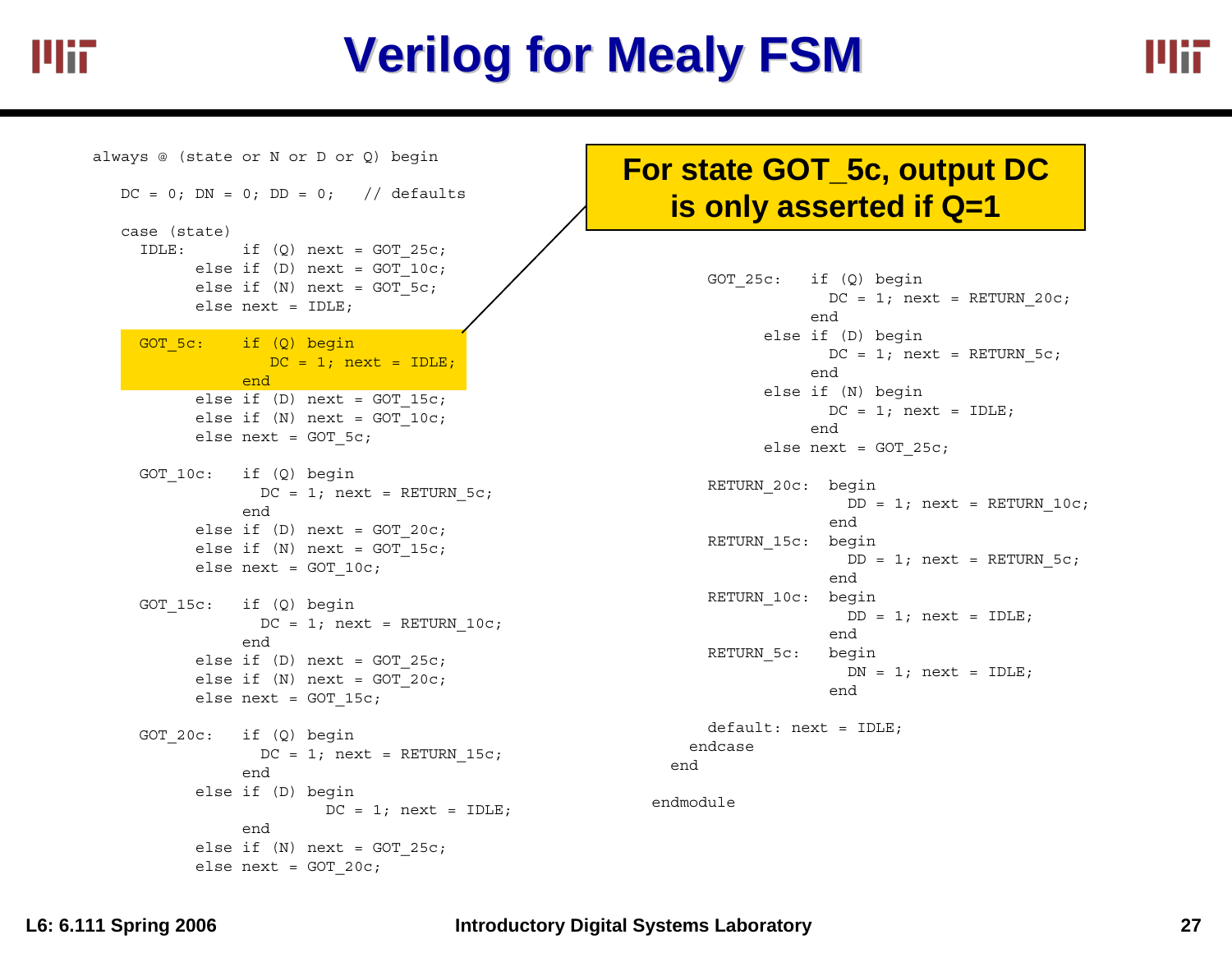| wave - default                                                                                                                                                                                                                                                                                                                                                                                                            |                                              |        |    |        |   |        |    |        | $\  \cdot \ $ |
|---------------------------------------------------------------------------------------------------------------------------------------------------------------------------------------------------------------------------------------------------------------------------------------------------------------------------------------------------------------------------------------------------------------------------|----------------------------------------------|--------|----|--------|---|--------|----|--------|---------------|
| File Edit<br>View Insert Format Tools Window                                                                                                                                                                                                                                                                                                                                                                              |                                              |        |    |        |   |        |    |        |               |
| $\mathcal{L} \left[ \begin{array}{c c c c c} \mathbf{E} & \mathbf{E} & \mathbf{E} & \mathbf{E} & \mathbf{E} & \mathbf{E} & \mathbf{E} & \mathbf{E} & \mathbf{E} & \mathbf{E} & \mathbf{E} & \mathbf{E} & \mathbf{E} & \mathbf{E} & \mathbf{E} & \mathbf{E} & \mathbf{E} & \mathbf{E} & \mathbf{E} & \mathbf{E} & \mathbf{E} & \mathbf{E} & \mathbf{E} & \mathbf{E} & \mathbf{E} & \mathbf{E} & \mathbf{E} & \mathbf{E} &$ |                                              |        |    |        |   |        |    |        |               |
| /tb_mealy/clk<br>0<br>/tb_mealy/reset<br>/tb_mealy/Q<br>(1) /tb_mealy/D<br>$\vert 0 \vert$<br>//b_mealy/N<br>0<br>St0<br>//b_mealy/DC                                                                                                                                                                                                                                                                                     |                                              |        |    |        |   |        |    |        |               |
| sto<br>//b_mealy/DN<br>St0<br>/tb_mealy/DD<br>$\overline{0}$<br>/tb_mealy/state<br>田小                                                                                                                                                                                                                                                                                                                                     | m                                            |        | រច | 14     | 7 | 19     | ΪŌ |        |               |
| Now<br>Cursor 1                                                                                                                                                                                                                                                                                                                                                                                                           | <b>TIIIIII</b><br>0000 ps<br>0 <sub>ps</sub> | 200 ns |    | 400 ns | . | 600 ns |    | 800 ns |               |
| $\blacksquare$<br>$\blacktriangleright$<br>$\sqrt{4}$<br>25641 ps to 912149 ps                                                                                                                                                                                                                                                                                                                                            | $\cdot$ $\sim$                               |        |    |        |   |        |    |        | ╱             |



### **(note: outputs should be registered)**

Mii